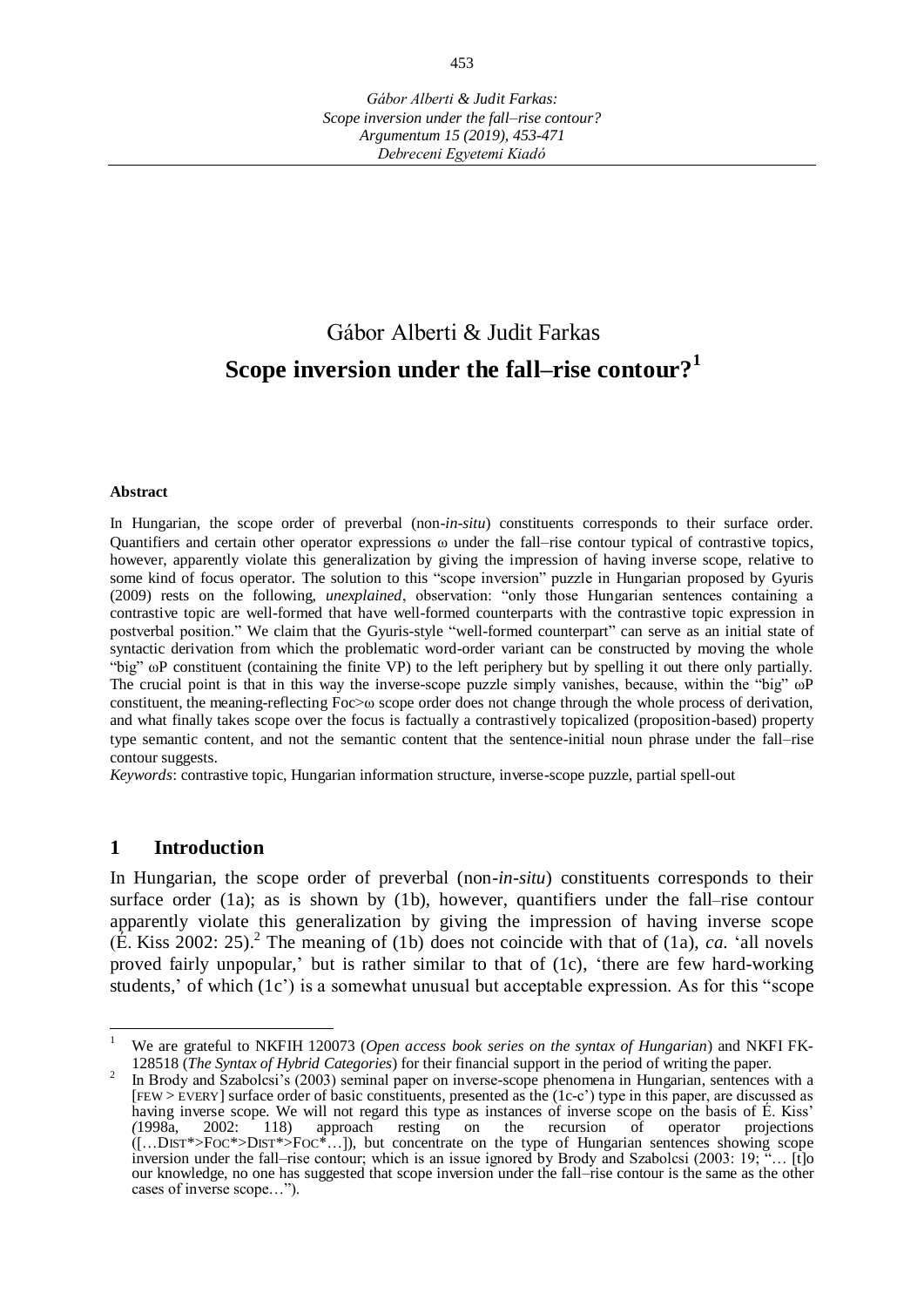inversion" problem in Hungarian (referred to as SIP from now on), an important element of Gyuris' (2009: 150) solution to it is the following, *unexplained*, observation: "only those Hungarian sentences containing a contrastive topic are well-formed that have well-formed counterparts with the contrastive topic expression in postverbal position." If a well-formed counterpart like this is referred to as a *basic* variant, we can raise the hypothesis, for the time being in a somewhat vague fashion, that the basic variant of the construction type illustrated by (1b) is the one presented in (1c) and/or  $(1c')$ .<sup>3</sup>

| $(1)$ a.      | every |                                           | novel.ACC few student read.PAST.3SG away                | Minden regényt \KEvés diák olvasott el. EVERY>FEW                                 |
|---------------|-------|-------------------------------------------|---------------------------------------------------------|-----------------------------------------------------------------------------------|
|               |       |                                           |                                                         | 'In the case of each of the novels, it holds for few students that they read it.' |
| $b_{1}$       | every |                                           | novel.ACC few student read.PAST.3SG away                | /MINden regényt \KEvés diák olvasott el. FEW > EVERY (?)                          |
|               |       | '/Every novel was read by \few students.' |                                                         |                                                                                   |
| $C_{\bullet}$ |       |                                           |                                                         | \KEvés diák olvasott el minden regényt. FEW > EVERY (?)                           |
|               | few   |                                           | student read.PAST.3SG away every novel.ACC              |                                                                                   |
|               |       |                                           | 'It holds for few students that they read every novel.' |                                                                                   |
|               |       |                                           |                                                         | c'. KEvés diák olvasott minden regényt el. FEW > EVERY                            |
|               | few   |                                           | student read.PAST.3SG every novel.ACC away              |                                                                                   |

'It holds for few students that they read every novel.'

Before entering into details, let us consider the simple prosodic notation system illustrated in (1), also applied by Gyuris (2009: 11; see also page 35). The obligatory rising pitch accent, characteristic of the contrastive topic, is marked by the symbol '/', whilst the symbol ' $\gamma$ ' marks the presence of an obligatory falling pitch accent on the syllable marked with capitals, referring to the stress of the narrow focus. We use this latter notation only if this is unconditionally relevant to the discussion, given the serious lack of consensus on prosodic patterns of different topic types (Gyuris 2009: 25–27). Nevertheless, we follow Gyuris (2009: 39) in assuming that a rising contrastive-topic pattern is necessarily followed by a falling accent (1b), the holder of which we also consider legitimate to regard as some kind of focus (in a sense to be specified in section 3). By this we develop É. Kiss' (2002) seminal model of operator zones, on which Gyuris' (2009: 29–31) syntactic model draws, making explicit what never gets detailed syntactic representations in Gyuris' (2009) book. We mean that, in addition to the classical focus operator realizing identification-by-exclusion (É. Kiss 1998b), negation (NegP) as well as *every*- and *also*-phrases (DistP), also serve as some kind of focus in a certain "dimension" (see section 3; see also Surányi and Turi 2017). 4

l 3 The relational formulas in (1) (as well as later) help the reader in associating the given examples with the meanings discussed in the main text. The question marks in brackets in (1b,c) refer to the following inaccurancies. (1b): it will be claimed in 2.2 that there *is* indeed a contrastively topicalized expression having maximal scope (though it is not the *every*-expression, in spite of all appearances): CTOP > FEW > EVERY. (1c): The *every*-expression can also be intoned in a (less preferable) way resulting in the reading associated with (1a):  ${}^{2}$ EVERY > FEW (cf. É. Kiss 2002: 121).

<sup>&</sup>lt;sup>4</sup> We consider that in the context of the present paper the terminological chaos can be avoided by following É. Kiss (2002) in speaking about *predicative* function in connection with this dimension, which opposes itself to some *topic* function, since the former function is indeed a generalization of the predicative function traditionally associated with the finite verb. Laczkó (2016: 217) calls the sentence part constituted by the elements with such a function the *predicate portion* of the sentence, which is essentially the same sentence portion (or function) as the one referred to as *Comment* by Varga (2016: 46).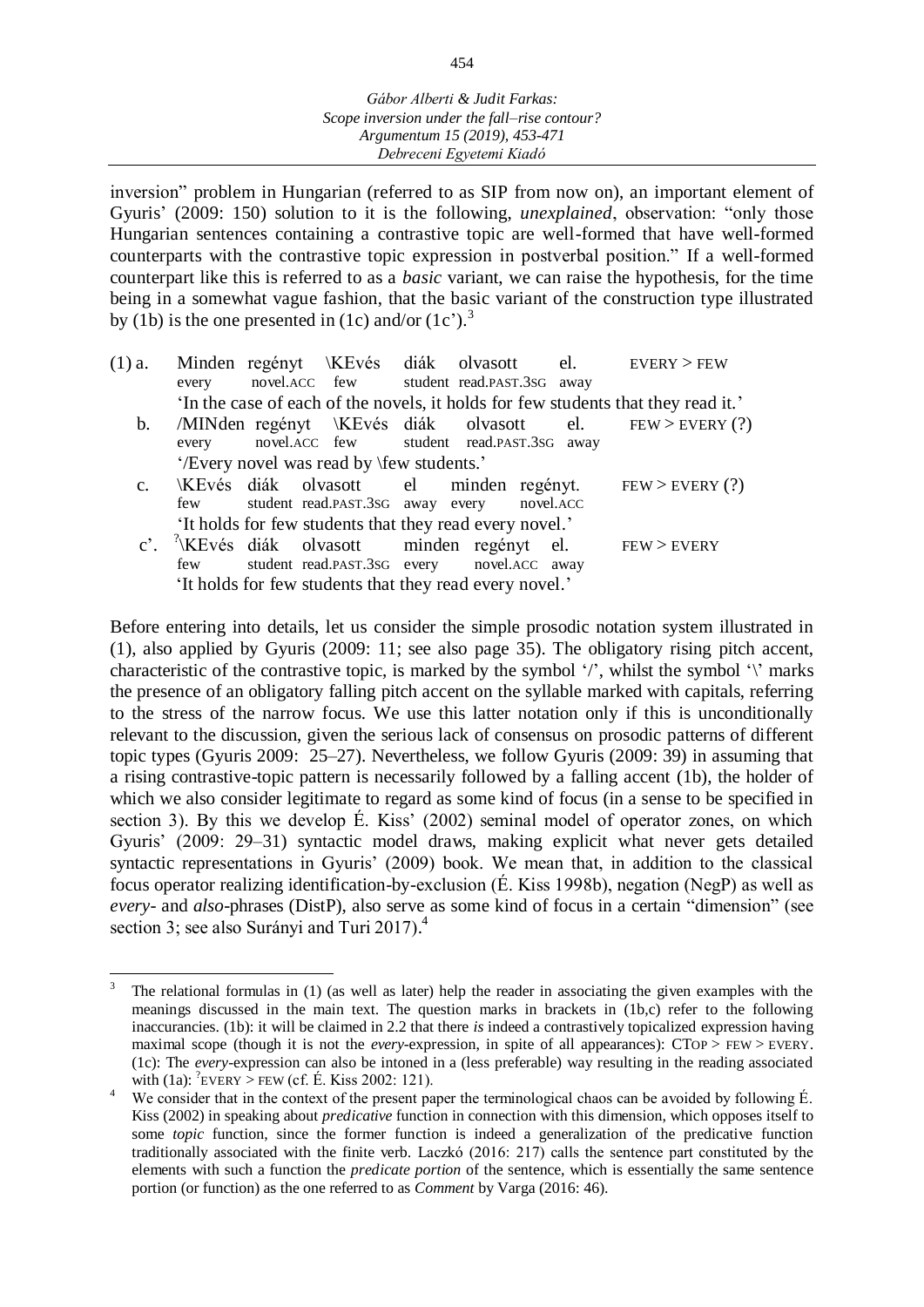Our explanation for SIP was suggested by sentences containing highly complex nominal constructions headed by deverbal nominals split into two parts in the way that the right part of the given noun phrase is spelt out on the right periphery of the sentence while the complementary left part on the left periphery. The principal claim of the paper is that the noun phrases furnished with contrastive-topic prosody producing SIP are similar spelt-out representatives of bigger constituents, ones with a (proposition-based) property-type semantic value. As these property-type ilks undergo contrastive topicalization in SIP-sentences, scope relations among noun phrases are not influenced, so speaking about the "scope inversion" puzzle simply becomes devoid of purpose. Section 2 elaborates on this approach through a poster child example.

Section 3 sketches a two-dimension model of Hungarian information structure, which clarifies the function of the "focus-like" constituent in the scope of the contrastive topic. Section 4 discussess a few SIP-sentence types out of those which Gyuris (2009) have systematically overviewed. Section 5 provides comments on potential general consequences of the syntactic innovation proposed in Sections 2-4. The paper concludes with a short summary.

# **2 The "scope inversion" puzzle becomes devoid of purpose**

# *2.1 Contrastively topicalized deverbal nominal constructions split into two parts*

The crucial idea in the paper was prompted by sentences containing highly complex deverbal nominals split into two parts (Alberti & Farkas 2018: 883–891); such ones as the phrase in (2) headed by the deverbal noun *elküldés* 'sending away', derived from the verb *elküld* 'send away'.

- (2) a. [Mindkét kollégának az elküldését] \ELlenzem. BOTH > OPPOSE > SEND both colleague. DAT the away.send.ÁS.POSS.ACC oppose.1SG 'In the case of both collagues I am against the option acc. to which he should be sent away.'
	- a'. /[MINDkét kollégának az elküldését] \ELlenzem. OPPOSE > BOTH > SEND both colleague.DAT the away.send.ÁS.POSS.ACC oppose.1SG 'I am against the option according to which both colleagues should be sent away.'
	- b. Mindkét kollégának \ELlenzem az elküldését. BOTH > OPPOSE > SEND both colleague.DAT oppose.1SG the away.send.ÁS.POSS.ACC 'In the case of both collagues I am against the option acc. to which he should be sent away.'
	- b'. /MINDkét kollégának \ELlenzem az elküldését. OPPOSE > BOTH > SEND both colleague.DAT oppose.1SG the away.send.ÁS.POSS.ACC 'I am against the option according to which both colleagues should be sent away.'
	- c.  $\left[\begin{array}{cc} \left[\begin{array}{c}\alpha\end{array}\right]\right]$ mindkét kollégának az $\left[\begin{array}{c}\beta\end{array}\right]$  elküldését]]

One and the same sequence of words, with slight intonational differences, can mean both that the speaker opposes the dismissal in the case of both colleague X and colleague  $Y(2a)$  and that he is against only their joint dismissal (while one of them can be sent away) (2a'). The latter reading is more transparently associated with the syntactic form since the nominal object of *ellenez* 'oppose' immediately refers to the joint dismissal, similar to the subordinate clause in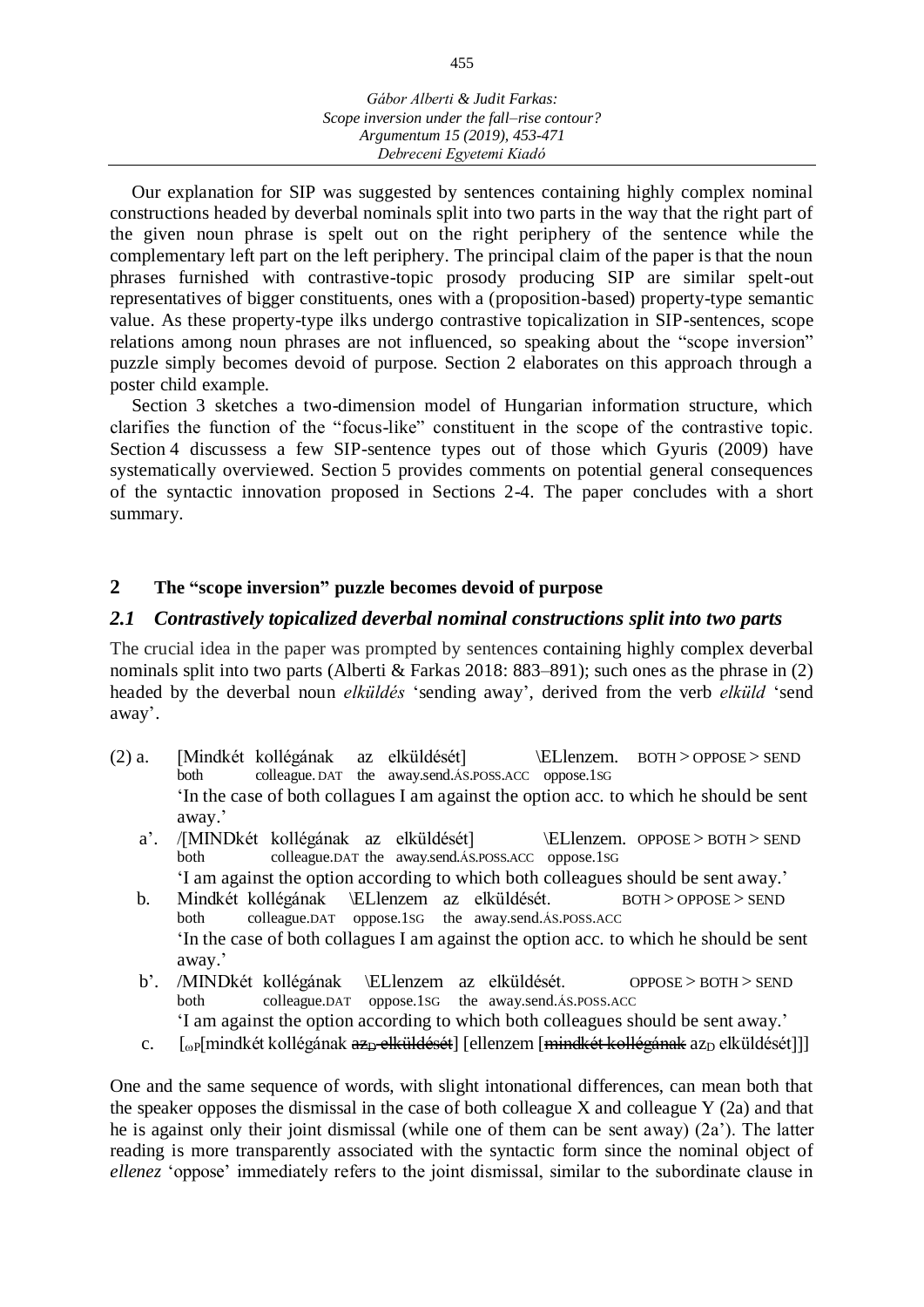the following paraphrase: "I am against that [they send away both colleagues]." The analysis of (2a), however, should capture that this reading can be simplified as follows: "I oppose both dismissals," as if *both* belonged to the noun *elküldés* 'dismissal', and not to the noun *kolléga* 'colleague' (suggested by the straightforward syntactic structure). A plausible solution is to apply an approach based on the percolation of the quantifier feature.<sup>5</sup> Farkas, Szabó and Alberti's (2017) paper offers an elaborated description of a syntactic analysis in which the *every*-feature due to *mindkét* 'both' ceases to belong to the noun *kolléga* 'colleague' but belongs to the "superordinate" deverbal nominal (as if *both dismissals* were being talked about).

What is the consequence of the possessor's running away from its noun phrase (Szabolcsi 1983), as presented in (2b-b')? One might expect that the separation of the possessor implies that only the reading presented in (2a') remains, but that is not the case. The ambiguity *does* survive in spite of the escape of the possessor  $(2b-b)$ <sup>6</sup>.

The simplest explanation can be based on the idea of *partial spell-out* (2c), first applied to Hungarian (in particular to virtually "split" adverbial phrases) by Surányi (2009). Note that such an approach is a preferable alternative, for those accepting multiple spell-out (e.g. Uriagereka 1999), to remnant-movement based proposals (Koopman & Szabolcsi 1998), which we have had recourse to so far (e.g. Alberti 2004, Alberti & Farkas 2017). The point can simply be elucidated by the syntactic structure given in (2c): a complex constituent is permitted to be spelt out multiply but partially in the obviously optimally economical way that the phonetically explicit parts are in complementary distribution, avoiding redundancy but revealing each part and parcel. It is also of importance that partial spell-out simultaneously makes it possible, on the one hand, to show the operator status of a constituent while, on the other hand, to avoid (the typically forbidden or at least dispreferred explicit) right branching in the operator domain on the left periphery (Alberti, Farkas & Szabó 2015), and all this without syntactically evacuating any constituent (the decision of whose syntactic position on the right sentential periphery is a difficult question). In the given case (2b-c), it is the D head of the nominal construction relative to which right branching should be considered and the target of the nominal construction is  $Spec, \omega P$  with  $\omega$  a universal-quantifier head in (2b) (containing an *every*-feature inherited as discussed) and a contrastive-topic head in (2b').

All in all, as  $Spec, \omega P$  is occupied by the deverbal nominal construction as a whole from the point of view of the semantic interface in (2b-b') in the same way as in the case of (2a-a'), the fact that the two word orders considered in (2) are uniformly ambiguous has been explained by the partial-spell-out based approach.

 $\overline{a}$ 

<sup>5</sup> This approach is the appropriate generalization of Horvath's (1997: 547–557) proposal concerning interrogative-feature percolation in Hungarian subordinate constructions and Kenesei's (1998: 223–225) one concerning focus-feature percolation.

<sup>&</sup>lt;sup>6</sup> As for the ambiguity exploited in this argumentation, it only holds for (highly verbal) complex-event denoting deverbal nominals but not for simple-event denoting ones (for their differentiation, see Laczkó 2000: 304–333).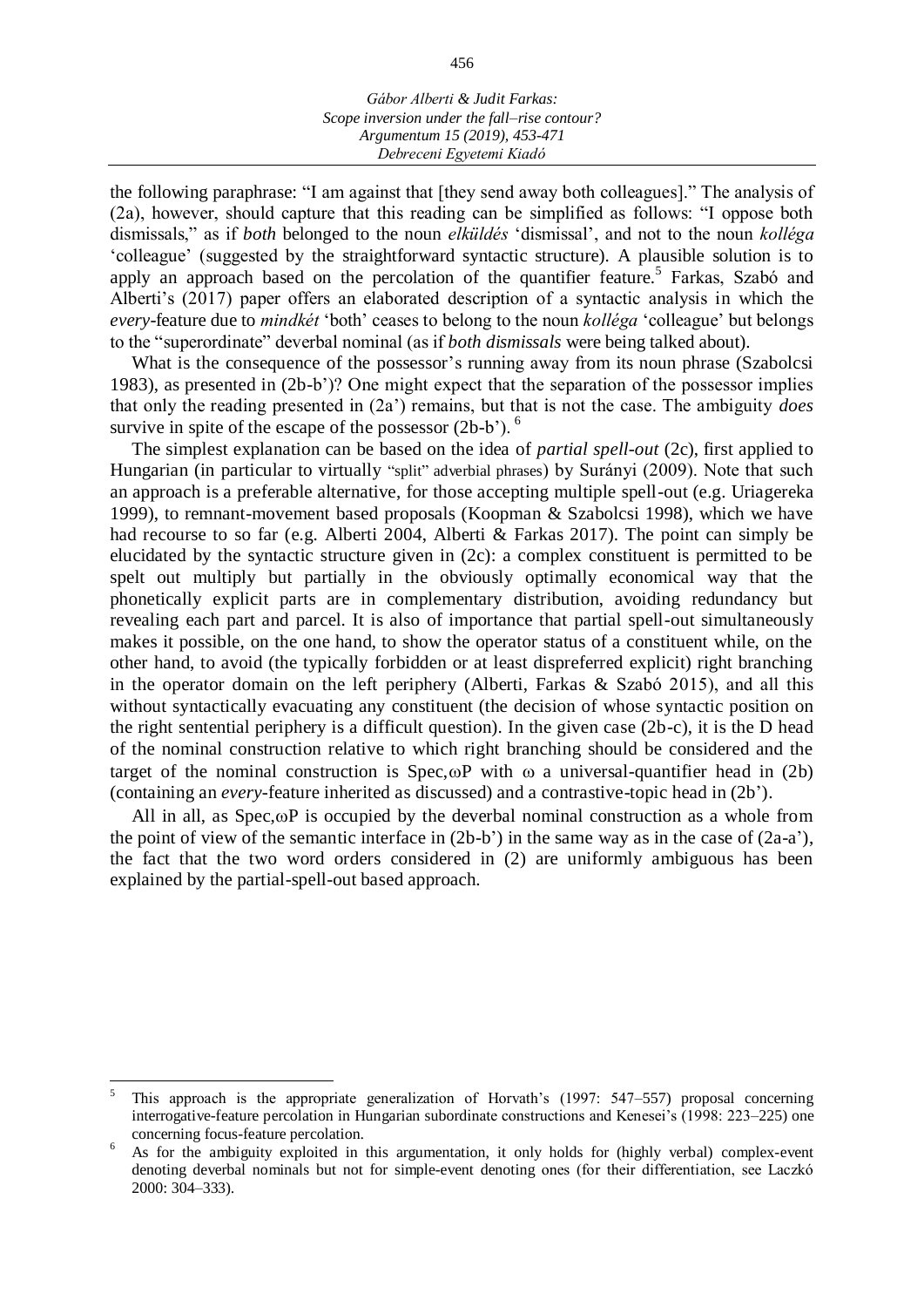# *2.2 Contrastively topicalized parts of SIP-sentences split into three parts***<sup>7</sup>**

The adaptation of the partial-spell-out based approach to the SIP-sentence in (1b), repeated here as (3a), is demonstrated in (3c), with (3b-b') presenting transitional phases of syntactic derivation. The syntactic structure in  $(1c)=(3b)$  shows the phase when the quantified accusative case-marked constituent is spelt out in its thematic position on the right periphery. This way of spelling-out explains why (1c), a basic variant of the SIP-sentence (1b)=(3a), is ambiguous: the word order does not identify the post-spell-out operator position of the object (e.g., É. Kiss 2002: 120). The syntactic structure in  $(1c)=(3b)$ , however, shows the phase when the object is spelt out in an operator position, one over which the focus takes scope. This structure explains why  $(1c')=(3b')$ , the given SIP-sentence's basic variant proposed by us, is unambiguous: both operators in question reveal their scopes in the Grohmannian (2003) operator domain  $(\Omega \Delta)$  of the sentence.

- (3) a. /MINden regényt \KEvés diák olvasott el.<br>every novel.ACC few student read.PAST.3SG aw every novel.ACC few student read.PAST.3SG away '/Every novel was read by \few students.'
	- b. [FocP kevés diák olvasott [AspP el olvasott [3P minden regényt]].

 $(1c)$ : EVERY > FEW; FEW > EVERY

b'. <sup>?</sup>[<sub>FocP</sub> kevés diák olvasott [<sub>DistP</sub> minden regényt [<sub>AspP</sub> el <del>olvasott</del>] ] ].

c. [CTopP[Distpminden regényt el olvasott] [Focpkevés diák olvasott [Distpminden regényt el olvasott]]]. (1b):  $CTop > FEW > EVERY$ 

'*As for the (high) level of diligence seen in the fact that a student reads every novel*, few students proved this diligent, as few students read every novel.'

The structures presented in (3b-c) are three steps after each other in the derivation of (3a). In the final phase (3c), the VP-containing constituent (here marked by DistP), the specifier of which is occupied by the accusative case-marked quantifier expression, is shown to occupy the specifier of the projection of a contrastive topic in  $\Omega\Delta$  on the left periphery of the sentence. Parts of the VP-containing constituent in question are spelt out in three positions. The leftmost part under the fall–rise contour, the content of Spec,DistP, is spelt out in the operator domain, revealing the contrastive-topic interpretation of the proposition, which the italicized part of the "extended" translation presented in (3c) refers to. The verb stem must serve in the intoned word order as an unstressed right-adjacent backup for the narrow focus construction immediately preceded by the focused constituent. Finally, the phonetic form of the preverb constitutes the part of the DistP which is not spelt out in Spec,CTop but phonetically remains on the right edge of the sentence.

The cornerstone of this analysis is as follows. Although it is true that the syntactic structure of the SIP-sentence (3a) is such that a contrastive-topic operator takes scope over the focus operator, but it is a complex, VP-containing constituent, and not a "small" noun phrase (the object), that serves as the contrastive topic in the information structure of the given sentence.

 $(1c')$ : FEW > EVERY

 $\overline{a}$ <sup>7</sup> We argue in a series of papers (e.g. Alberti 2004, Alberti & Farkas 2017, Farkas & Alberti 2018) that there are several syntactic phenomena in Hungarian whose explanation *must* be based on partial spell-out (or remnant movement), due to constraints on right branching. Anyway, partial spell-out is a very powerful mechnism, which, "if it is available in an unconstrained fashion, will wreak havoc in our syntax" (according to the anonymous reviewer of an earlier version of this paper). Section 5 is devoted to the discussion of this problem.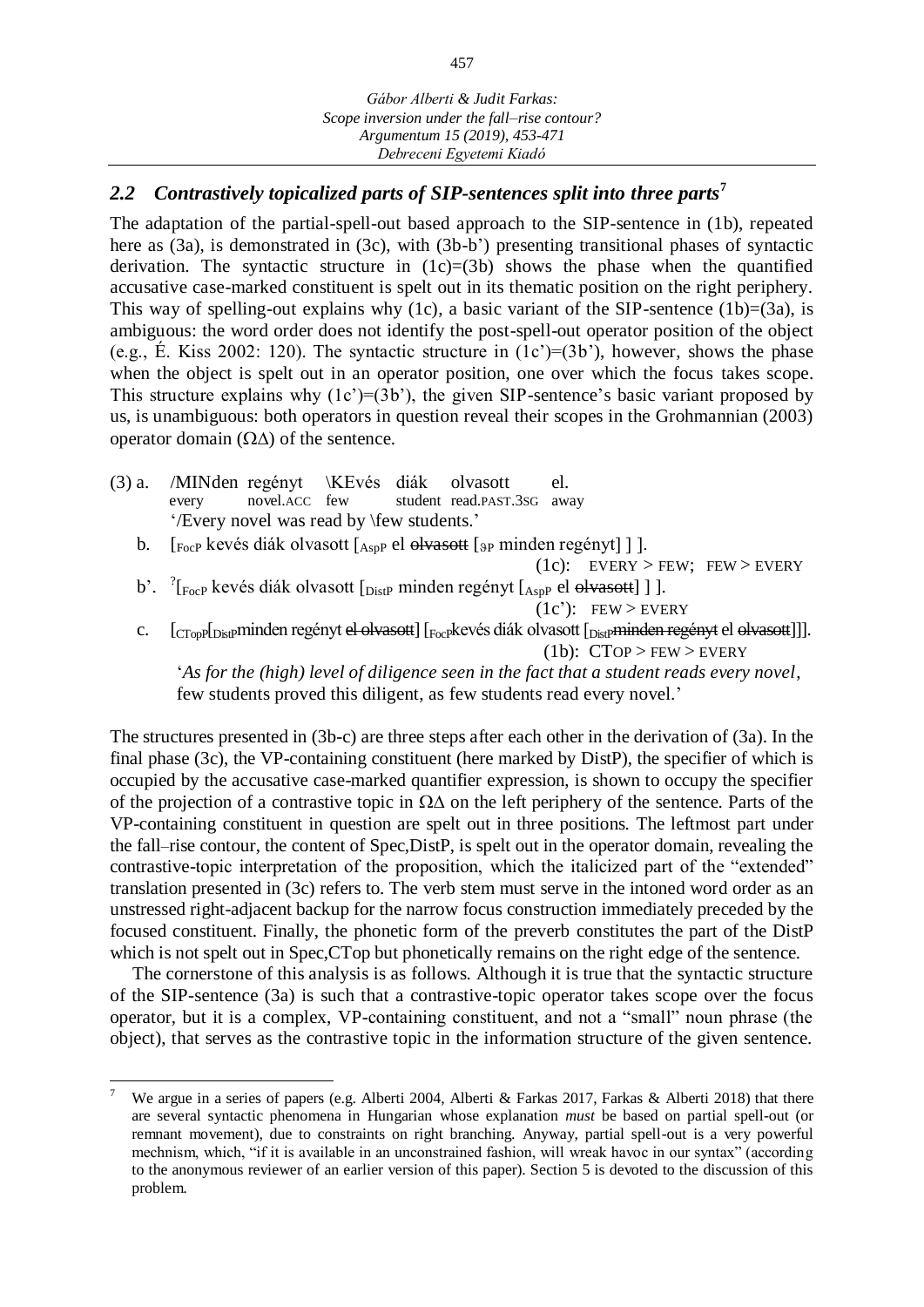The scope-hierarchical position of the object is lower than that of the focus, as presented in (3b'). It is the special way of topicalization (of a highly complex constituent) that obscures this relation and gives an opposite appearance. $8$ 

Thus, the "scope inversion" puzzle has not been solved but simply has become nonexistent.

## *2.3 Why do VP-containing constituents undergo contrastive topicalization?*

If we do not want to leave any loose ends, the pragmasemantic contribution of the contrastivetopic status of the left periphery of SIP-sentences should be discussed more thoroughly.

We follow Gyuris (2009: 59–70), whose concept concerning the pragmasematics of contrastive topicalization (Gyuris 2009: 84) primarily rests on Büring's (1997, 2003) ideas, in regarding the following factor as the crucial element of the problem: a contrastive topic serves as the indication of the fact that, in addition to the participants referred to explicitly, their certain alternatives are also present, as a topic under discussion, in the interlocutors' current information states. In the case of a SIP-sentence, we apply this definition to a certain VPcontaining part of the whole propositional content of the given sentence. The SIP-sentence in (3a), for instance, can ideally appear in a conversation with a previous turn in which someone notes that *I have heard that most students read every novel*. The addresser of (3a) can then introduce his/her speech by stating that *Well, the situation does not look that good at all...* And then can come the sentence in question: */Every novel was read by \few students*. Thus, the interlocutors are speaking about their students' level of diligence, especially in working up must-readings. Alternatives to the given (open-proposition-based) property that is [x (is so

 $\overline{a}$ <sup>8</sup> Our point of departure is May's (1985) seminal theory on the relation between syntactic structures and scope semantics: for  $\overline{X}$  to take scope over  $\overline{Y}$ ,  $\overline{X}$  should c-command  $\overline{Y}$  (a head and the corresponding specifier, for instance, have scope over the corresponding complement, including all of its parts). The crucial point of our proposal is that the relevant constituent on the left periphery of the SIP-sentence is embedded in a bigger constituent corresponding to a proposition, from which it does not c-command the focus. In particular, the quantified expression in (3c) c-commands neither the focus nor the copy/trace of the focus inside the DistP. Note, however, that the original definition of *c-command* should be considered, according to which a node in a syntactic tree c-commands its sister nodes and the nodes dominated by the sister nodes. Kayne's (1994) generalized definition, for instance, according to which a complement is defined as being c-commanded not only by the corresponding specifier but also by the specifier of (the constituent occupied by) this specifier, would spoil the cornerstone of our solution. According to the extended definition, the quantified object in (3c), being exactly the specifier of the specifier of the head whose complement is the focus, would ccommand this focus, "out-c-commanding from its embedded position". Thus we should insist on the original, restricted, definition of *c-command*. An argument in favor of this stance is that the generalized definition would give rise to the following situation unfavorable in scope semantics: both a VP-containing constituent and a quantifier would take immediate scope over the focus in question, moreover, via one and the same phonetic material; so this way the scope order between the bigger constituent and the quantifier could not be decided. According to the traditional definition, however, we obtain the unambiguous scope hierarchy presented in (3c), which plausibly corresponds to the meaning components transparently demonstrated by the given translation. One might notice that the method of feature percolation discussed in subsection 2.1 also has to do with the extension of c-command to specifiers of specifiers. From the aspect of feature percolation, the analysis of (3c) should be completed with the comment that the CTop-feature associated with the DistP is incompatible with the *every*-feature with which the quantified object in Spec,DistP would be able to donate the whole VP-containing DistP constituent. This incompatibility obviously blocks the (otherwise potential) feature percolation, which seems to be a technical alternative to licensing c-command from specifiers of specifiers.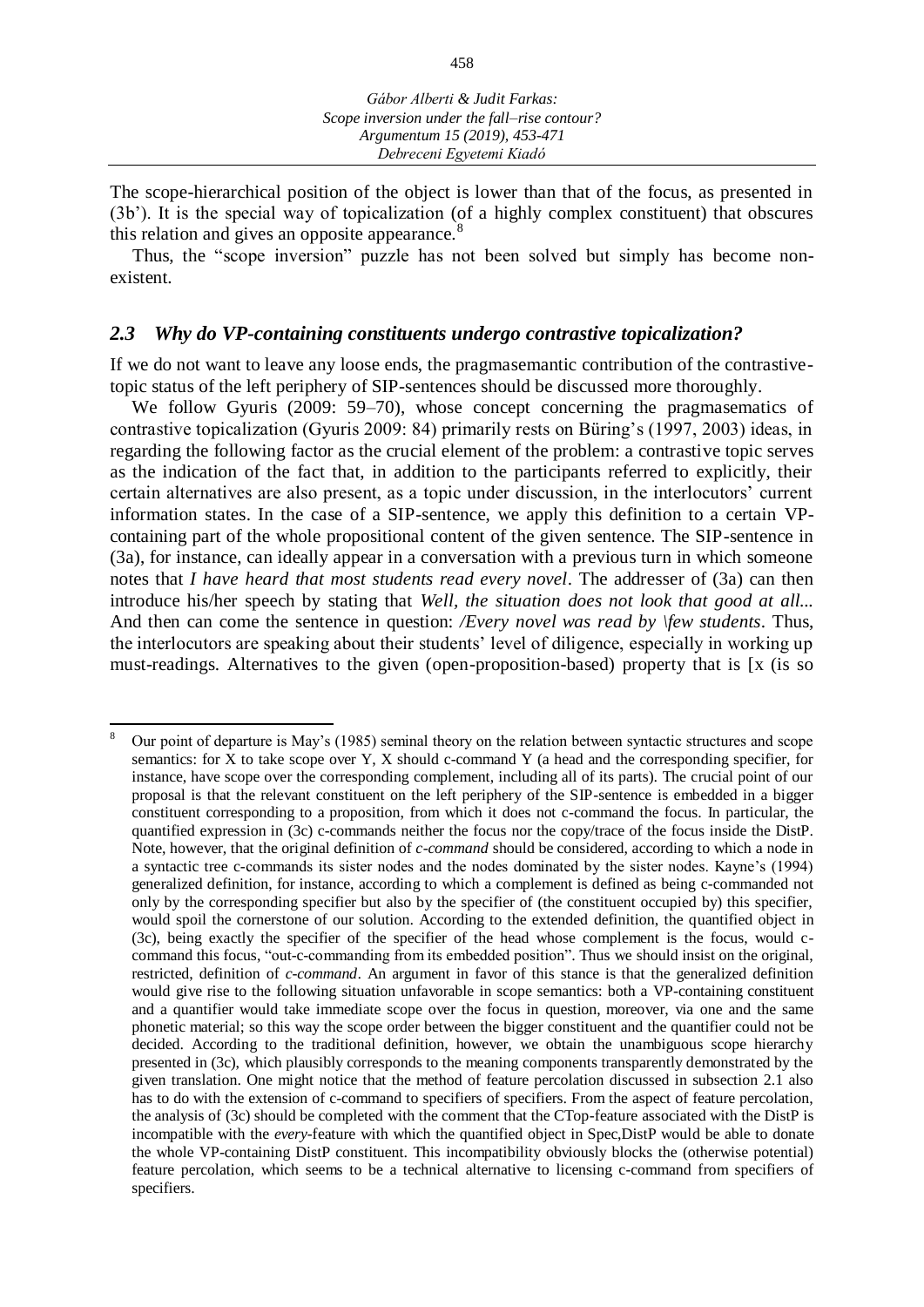diligent that (s)he) read every must-reading] are properties such as [x read only two novels], [x read at most four novels], [x read at least three novels], for instance.

Considering the shared components of the proposition-based property-alternatives mentioned above, we can state that the pragmasemantic contribution to be identified is something similar to what has been proposed by Alberti and Medve (2000; cf. Gyuris 2009: 112–113). They attribute the magic power of contrastive topic to the following factor: in the course of interpretation, the relevant logicosemantic operations pertain to *subsets* of the set interpretable as the denotatum of the topicalized noun phrase, instead of *elements* of the given set. Let us return to the particular example, and get rid of the shared factor [x read y]. <sup>9</sup> What remains ([two novels], [at most four novels], and [at least three novels]) is exactly a set of subsets of novels. Thus, the real innovation of the present paper is the syntactic aspect of the treatment of SIP. Alberti and Medve (2000) could only claim that in type (3a) the underlying scope relation is not [EVERY > FEW], but [EVERY\* > FEW], with the asterisk defined as a subset constructing operation. This approach itself could not produce the favorable scope relation [FEW > EVERY] as a component of the semantic contribution to be identified. As demonstrated by the scope relation  $[CTOP > FEW > EVERY]$  in (3c), however, the current proposal explicitly offers the [FEW > EVERY] subpart of the scope hierarchy, and also derives it form the syntax as a straight scope direction.

As pointed out by Gyuris (2009: 84, see (65c)), the pragmasemantic contribution of contrastive topic is more than the Büringian meaning factor according to which, in addition to what is explicitly referred to, certain alternatives are also present as a topic under discussion. She argues that a "function that is part of the presuppositions of the contrastive topic" also plays an important role. The role of this function is as follows: proper alternative states of affairs relative to the state of affairs formulated by the focus construction in the scope of the given contrastive topic should hold for the "alternatives under discussion to the participant contrastively topicalized." In the case of (3a), for instance, there is a potential alternative: [at least three novels (as an alternative to *every novel*)] were read by every student (which is an alternative to *being read by few students*)].

The series of examples in (4), a somewhat modified version of a Gyuris-example (2009: 86), presents a case when the function of alternatives makes it possible to account for the unacceptability of a type of SIP-sentence.

l As for the domain of alternatives, the following question can be raised: why such potential property-variants as x (is so diligent that [(s)he) wrote two essays] or [(s)he submitted at least three abstracts to different conferences] do not serve as alternatives to the property [x (is so diligent that (s)he) read every mustreading], mentioned explicitly in the given SIP-sentence. That is, how can we account for the fact that only reading-event-based properties come up in its meaning? Our solution is as follows. Contrastive topics require foci (Gyuris 2009: 39), and it is an integrative part of focus-semantics that what is in the scope of focus is presupposed. In (3a), this presupposed semantic content is exactly what is formulated in the text in this way: [x read y], because in Hungarian the focused element obligatorily c-commands, and hence takes in its scope, the verb (which is supposed to occupy either the F position itself or another lower head position, see Brody 1990, É. Kiss 1998a, 2002). Thus, it is of distinguished importance that the VP-containing constituent under the fall–rise contour is assumed to be spelt out in not two, but three parts (since the verb is assumed to be extracted from this VP-containing constituent, partially spelt out on the two opposite edges of the sentence).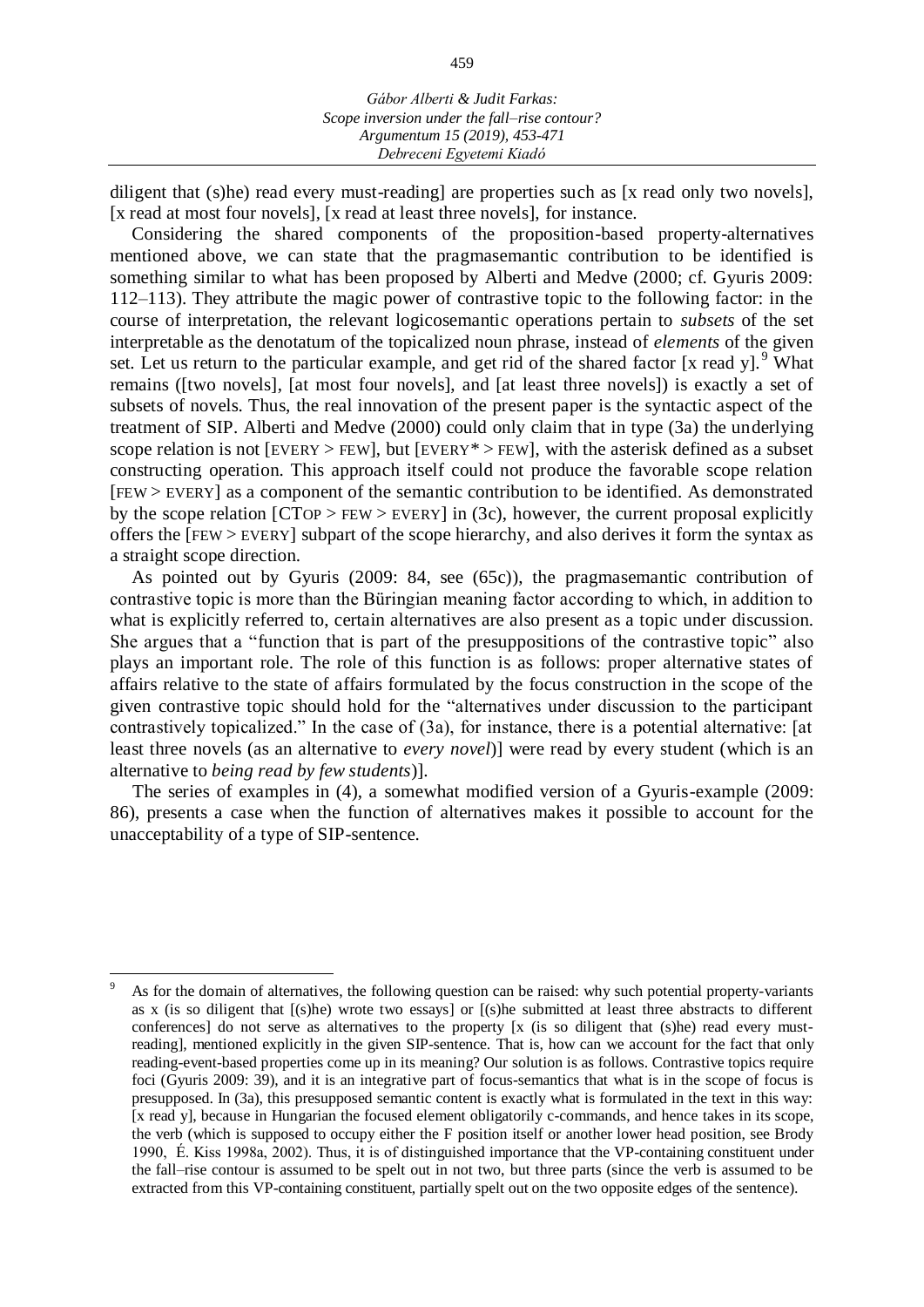| (4)a.  | */MINden regényt \MINden diák elolvasott. *CTOP > $\forall$ $\checkmark$ students > $\forall$ $\checkmark$ Novel<br>every novel.ACC every student away.read.PAST.3SG                                       |
|--------|------------------------------------------------------------------------------------------------------------------------------------------------------------------------------------------------------------|
|        | A similar sentence type, which is also unacceptable in English:                                                                                                                                            |
|        | */EVery novel was read by \EVery student.                                                                                                                                                                  |
| $a'$ . | Minden diák /MINden regényt elolvasott. $\forall \checkmark_{\text{STUDENT}} > \forall \checkmark_{\text{NOVEL}}$<br>every student every novel.ACC away.read.PAST.3SG                                      |
|        | 'Every student read every novel.'                                                                                                                                                                          |
| b.     | Minden regényt /MINden diák elolvasott. $\forall \mathbf{v}_{\text{novEL}} > \forall \mathbf{v}_{\text{stubENT}}$<br>every novel.ACC every student away.read.PAST.3SG                                      |
|        | 'Every novel was read by every student.'                                                                                                                                                                   |
| b'.    | Minden diák elolvasott minden regényt. $\forall \mathbf{v}_{\text{STUDENT}}$ $\forall \mathbf{v}_{\text{NOVEL}}$ ; $\forall \mathbf{v}_{\text{NOVEL}}$<br>every student away.read.PAST.3SG every novel.ACC |

Meanings: ambiguous between (4a') and (4b).

The following facts should be observed. Sentence (4a) is ill-formed with the given risingthen-falling intonational pattern. However, its potential basic variant, with the object not revealing its scope overtly (4b'), is perfect. The variant with the object having an overt scope (4a') and its word-order homonym intoned with a non-contrastive topic prosody (4b) are also perfect. The explanation can be based on the fact that the property-type expression [x read every novel] partially spelt out as *minden regényt* 'every novel. ACC' as a contrastive topic on the left periphery (4a) does not meet the pragmasemantic criteria of this function. The problem is that the state of affairs of *having read every novel* will be true of any narrower subset of students, once it is true of every student, violating Gyuris' constraint based on the function of alternatives.

## *2.4 What can be learnt from Algonquinians?*

Let us return to the well-formed type of SIP-sentence presented in (3a). This subsection seeks to explain why language has recourse to the fairly intricate method of partially spelling out contrastively topicalized VP-containing constituents, which, moreover, violates (at least virtually) the principle of preverbal scope visibility, overwhelming in Hungarian (É. Kiss 2002: 25). As regards the communicative interests of addressees, this strategy may seem so catastrophically bad that it ought to disappear from the language.

Our proposal rests on the following two observations concerning the alternatives to the SIP-type (3a). First, the sentence type illustrated in (3b) is scopally ambiguous (one of the operators "takes" its scope only post-spell-out). Second, the scopally disambiguated<sup>10</sup> (3b') type is dispreferred / fairly marked. A potential explanation for this low level of acceptability is the opposition to the following, presumably preferred (Alberti & Medve 2000, É. Kiss 2002), operator order: [Topic > Topic > ... > Quantifier > Quantifier > ... Focus].<sup>11</sup> By placing

 $10\,$ Unambiguity is ensured by both scope taking operators spelt out in the Grohmannian operator domain, which is the case in the syntactic analysis presented in (3b'). In (3b), the source of ambiguity is that an operator expression is not spelt out in  $\Omega \Delta$ .

<sup>&</sup>lt;sup>11</sup> An alternative explanation for the marked status of (3b'), raised by the anonymous reviewer of an earlier version of this paper, can be based on a violation of the PF constraint known as Behaghel's Law of the growing constituents (see e.g. É. Kiss 2008: 132). This explanation can be applied to (3b') on condition that Behaghel's Law is construed as "so phonetic" a rule that is totally insensitive to spell-out domains (but sensitive only to the surface position of the finite verb stem), since in (3b') the preverb is (in Spec,AspP) in the Grohmannian  $\Phi\Delta$  while the quantifier in question is in  $\Omega\Delta$  (Grohmann 2003).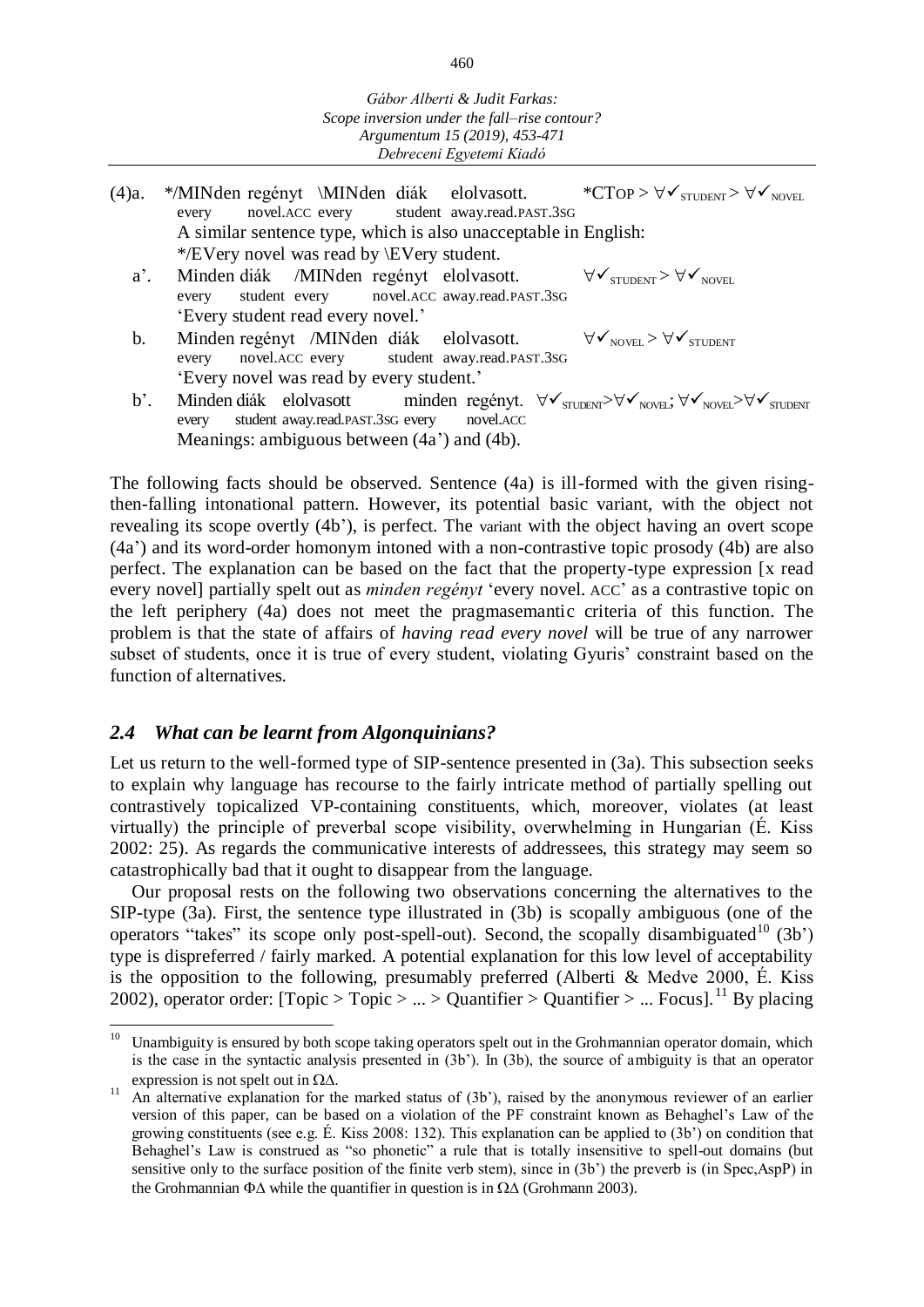the quantifier before the focus-like expression, variant (3a) gives the false impression that it fits the aforementioned natural order. Nevertheless, in spite of the falseness of the impression, constructing SIP-sentences may serve as a useful strategy of language, similar to the inverse conjugation in the Algonquinian family of American Indian languages (5a-a').

| a'. Ne-waapam-ek-wa. (Sauk-Fox) |
|---------------------------------|
|                                 |
|                                 |
| (Luo)                           |
|                                 |
|                                 |
|                                 |

In the Sauk-Fox minimal pair in (5a-a'), the conjugation of the verb shows the person and the number of the subject and the object, for which there are a morpheme position preceding the verb stem and one preceded by it at our disposal. These two positions, however, are not distributed in the straightforward way that one is responsible for subject agreement (say, the position preceding the verb stem) with the other responsible for object agreement (the one following the stem), which is the situation in the Kenyan Luo, for instance (5b-b'). In Sauk-Fox, the morpheme referring to 1SG necessarily precedes the one referring to 3SG, not depending on their association with the two grammatical functions. However, there is a morphematic element that reveals whether the association of grammatical functions with the agreement positions is direct (DIR) or inverse (INV), that is, the morphematic position preceding the position of the verb stem is associated with the subject (5a), or the object  $(5a')$ <sup>12</sup>

In the light of the phenomenon discussed in the previous paragraph, the special contrastivetopic prosody can be taken as the indication of "inverse scope distribution":<sup>13</sup> while retaining the optimal [quantifier  $>$  focus] word order, we vocally indicate that in the given case this order is just the opposite relative to the factual semantic order. This way the addressee's communicative interest is served excellently by strongly raising his/her attention to the fact that (s)he is facing an unusual scope order.

## **3 Towards a two-dimension model of Hungarian information structure**

Before returning to SIP-sentences, there is a question concerning the relation between contrastive topics and (alleged) foci in their scopes.

As mentioned in Section 1, we basically follow Gyuris (2009: 39) in assuming that a rising contrastive-topic pattern is necessarily followed by a falling accent, the holder of which can be

<sup>12</sup> The Sauk-Fox phenomenon in question is not to be regarded as a kind of passivization, due to the fact that in the course of passivization the output counterpart of the input subject has such a grammatical function, if any, in which it will not show agreement with the verb.

<sup>&</sup>lt;sup>13</sup> This does not mean that the contrastive topic is claimed to be exclusively used for indicating scope inversion with partially spelt-out constituents. As shown in (6b) in Section 3, its basic logicosemantic contribution pertains to referents of DPs – with no other logicosemantic function. If, however, a DP has, say, a quantifier function (due to an appropriate determiner), the special fall-rise contour over it can only be interpreted as a logicosemantic contrastive-topic contribution pertaining to a partially spelt-out matrix constituent. Two different logicosemantic contributions (e.g. quantifier *vs*. contrastive topic) cannot pertain to the same semantic entity (see Section 3).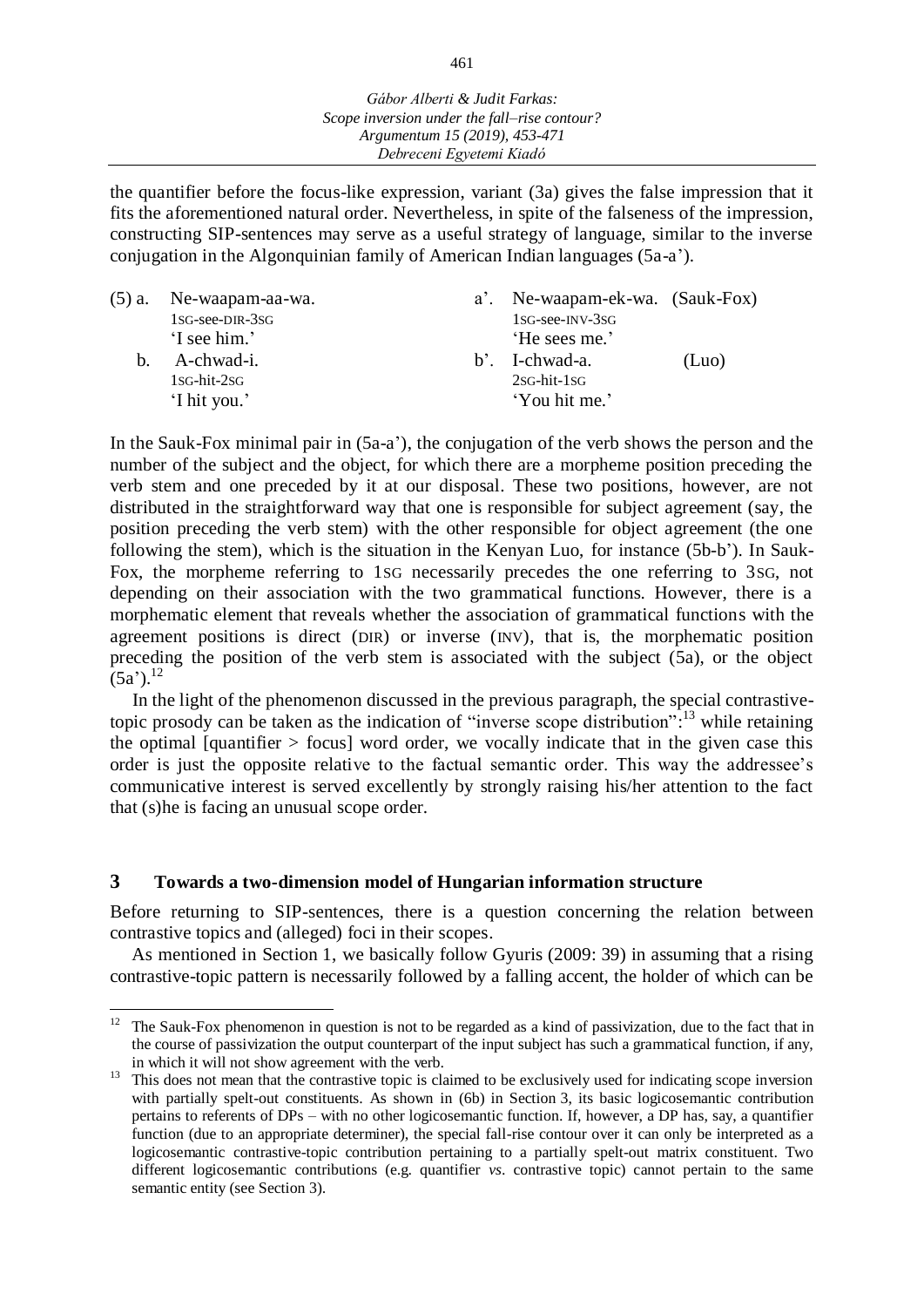regarded as some kind of focus. Note that the kind of focus in question is not necessarily the narrow focus of identification by exclusion of alternatives (see also (1b)). In the syntactic literature that Gyuris considered (e.g. Szabolcsi 1997, Alberti & Medve 2000, É. Kiss 2002: 105–150), this "focus" in the scope of the contrastive topic is marked by DistP or QP, which are notations of quantifier projections. We intend to solve this notational tension by sketching a two-dimension model of information structure, essentially keeping on resting upon the basic concepts of the aforementioned works.

In one dimension we consider the four basic logico-pragmatic operator characters (e.g. É. Kiss 1998a, 2002), demonstrated in Table 1. They are defined on the basis of the set-theoretic relation between the (explicit) denotatum of the hosting syntactic constituent and the (implicit) broader set of the entities also relevant in the on-going discourse, that is, the set of the alternatives under discussion. Note that it is also in this dimension that further logico-pragmatic determiners such as *legalább öt* 'at least five' and *több, mint négy* 'more than four' should be considered.

| ㅋ | $\text{OP}_{\exists}$ : also-quantifier         | $OP_{\exists}$ : contrastive topic                   |  |  |  |  |  |
|---|-------------------------------------------------|------------------------------------------------------|--|--|--|--|--|
| Α | $\text{OP}_{\forall}$ : each-quantifier         | $OP_{\forall\rightarrow}$ : narrow/contrastive focus |  |  |  |  |  |
|   | $-$ : (non-contrastive) topic / verbal modifier |                                                      |  |  |  |  |  |

*Table 1. The relevant-set based logico-pragmatic system of operators in Hungarian*

The logical symbols in Table 1 concern the (implicit) elements of the relevant set outside the explicit denotatum, that is, the alternatives which are not referred to explicitly. The contribution of the narrow focus (which is known to *identify* entities by *excluding* their alternatives), for instance, is that for *each* alternative participant  $(\forall)$ , what is predicated in the scope of the focused expression does *not* hold true  $(\neg)$  for them (6b'). As for *is* and *nemcsak* (6a), they indicate that among the alternatives not referred to explicitly there is at least one  $(\exists)$ which the relevant predication holds for  $(\checkmark)$ . Note that, in contrast to *is*, *nemcsak* implies the "reversed" [verb stem – preverb] order (compared to the neutral [preverb – verb stem] order). Determiner *mind* (6a') indicates that the explicit set of denotata coincides with the (potentially broader) relevant set, so no restricting information is required to identify the elements belonging to the denotatum. The contrastive topic (6b), as presented in Table 1, systematically fits in the relevant-set based logico-pragmatic operator system of Hungarian, in the following way: its contribution is that there is  $(\exists)$  at least one unnamed entity for which the relevant predication does not hold  $(\neg)$ .<sup>14</sup>

 $\overline{a}$ <sup>14</sup> Gyuris' (2009: 84) definition of contrastive topic is not the same as our "systematic" definition but is not in conflict with it. As for Büring's (1997, 2003) corresponding definition, which Gyuris' one rests on, it is somewhat weaker. Due to page limitation, there is no space for arguing in favor of certain elements of the compact system given in Table 1 which may seem to be oversimplified at first glance; the interested reader is referred to Farkas and Alberti (2018, 4.1), in which, for instance, Büring's more "permissive" definition mentioned above is constructed by extendig our definition via a semantic operation referred to as *epistemic lifting*.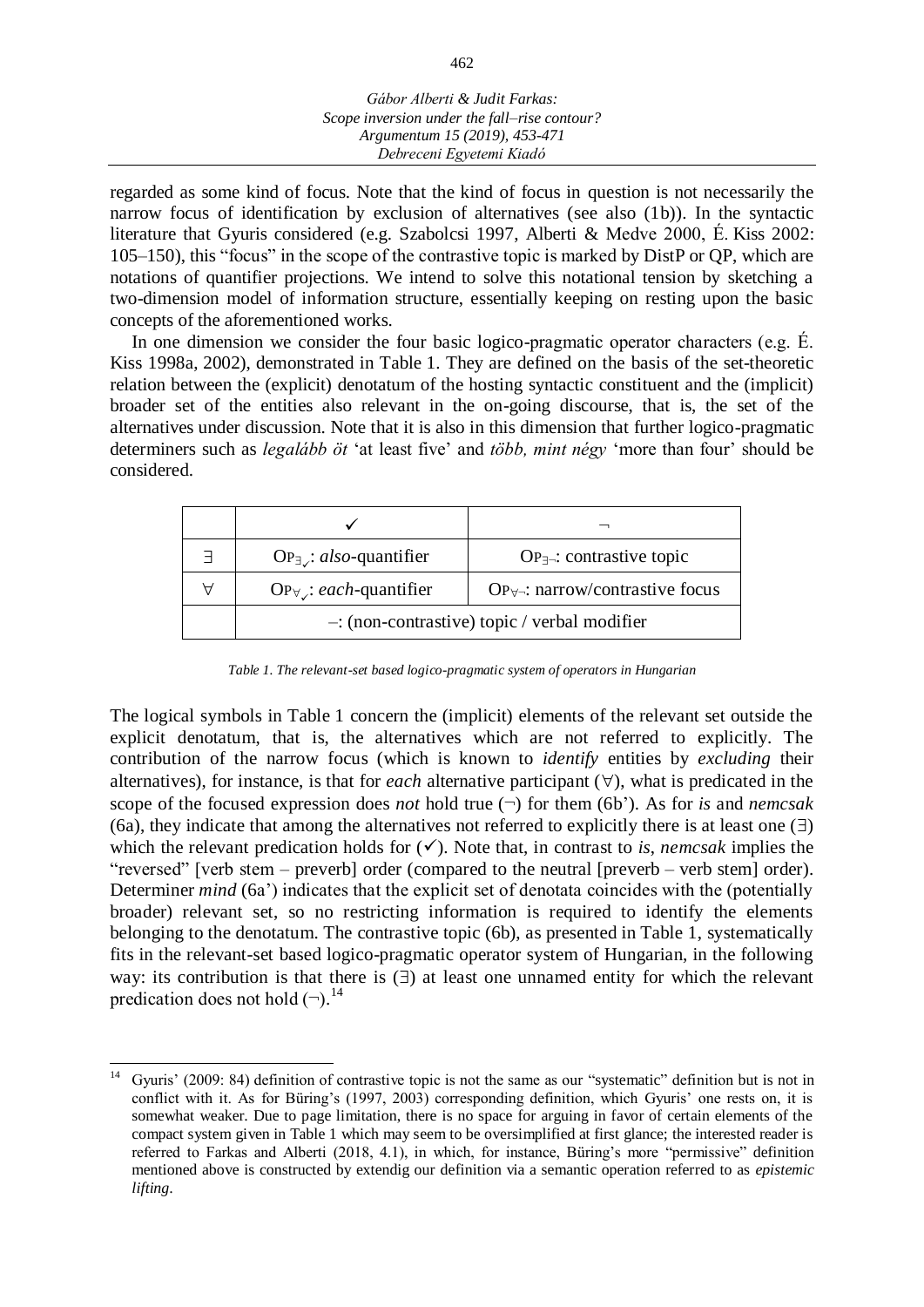- (6) a. LILla is ELjött. / Nemcsak LILla jött el. b. /LILla \ELjött. Lilla also away.come.past.3sG not\_only Lilla come.past.3sG away 'Lilla also came here.' / 'Not only Lilla came here.' b. 'As for Lilla, she came here (in contrast to others).' a'. MINden lány ELjött. b'. LILla jött el. each girl away.come.PAST.3SG Lilla come.PAST.3SG away 'Each girl came here.' 'It was Lilla who came here.'
	-
	- a". LILla ELjött. b". LILlánál maradt egy KÖNYV. Lilla away.come.PAST.3SG Lilla.ADE stay.PAST.3SG a book 'Lilla came here.' 'There stayed a book with Lilla.'

We call the other dimension of information structure the topic–predicate or topic–comment tier, in Brody's (1990) spirit, to some extent. The intuition underlying the topic edge: "given in the current moment of the on-going conversation," "which is being talked about," "which the new piece of information is anchored to." The new information is hosted in the predicative/comment zone. It is obviously in the the context of a discourse that the topic– predicate tier can be captured. In a discourse the unquestionable instances of topics and foci such as those italicized in (7b) and (8a-b), respectively, help in arguing, on the basis of structural analogy in Büring's (1997, 2003) spirit, for the topic status of the *also*-quantifier in (7c) and the *each*-quantifier in (7d), and for the predicative/comment status of the *also*quantifier in (8c) and the *each*-quantifier in (8d). It is verified in Szeteli and Alberti (2018) that there are significant differences in certain prosodic features between *also/each*-quantifiers used as topics and the corresponding *also*/*each*-quantifiers that belong to the predicative/comment portion of the sentence.

- (7)a. Köszönöm érdeklődő kérdésedet! Úgy jellemezném a barátaimat, hogy... thank.1SG inquiring question.POSS.2SG as characterize.COND.1SG the friend.POSS.1SG.ACC that 'Thank you for your inquiring question. I can characterize my friends the way that...'
	- b. ... *Anti* imádja a teniszt, *Béci* szeret sakkozni és pingpongozni,... Anti adore.3SG the tennis.ACC Béci like.3SG play\_chess.INF and table\_tennis.INF '... Anti likes tennis, Béci gladly plays chess and table tennis,...'
	- c. ... *Csaba is* szeret pingpongozni,... Top<sub>3</sub> Csaba also like.3SG table\_tennis.INF
		- '...Csaba also gladly plays table tennis, ...'
	- d. ... és *mindhárom barátom* odavan Scarlett Johanssonért. Top<sub>∀</sup></sub> friend.poss.1sG is\_crazy
		- '...and *all three of* my friends are crazy about Scarlett Johansson.'

Thus, the discourse presented in (7) serves the purpose of illustrating different types of topic via the italicized constituents, while in the discourse in (8) the italicized constituents belong to the predicative/comment portion of the topic–predicate tier.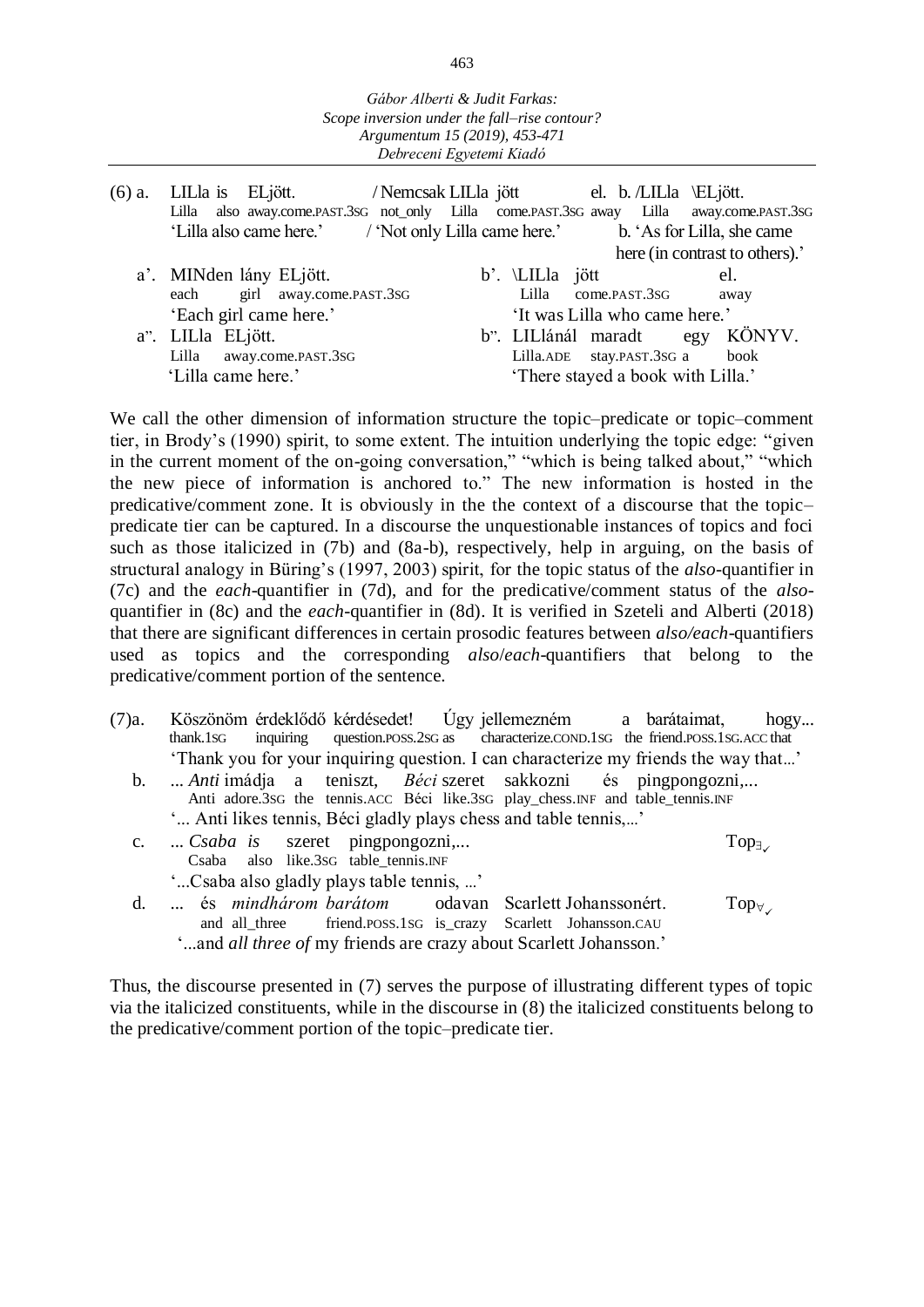| (8) a. Azt gondolod, hogy csak Béci szeret pingpongozni,<br>that.ACC think.2SG that only Béci like.3SG table_tennis.INF |                  |
|-------------------------------------------------------------------------------------------------------------------------|------------------|
| 'Do you think that it is only Béci who gladly plays table tennis,'                                                      |                  |
| b.  és csak Anti van oda Scarlett Johanssonért?                                                                         |                  |
| and only Anti is there Scarlett Johansson.CAU                                                                           |                  |
| 'and it is only Anti who is crazy about Scarlett Johansson? '                                                           |                  |
| c. $\setminus$ CSAba is szeret pingpongozni,                                                                            | $Pred_{\exists}$ |
| Csaba also like.3sG table_tennis.INF                                                                                    |                  |
| "Csaba also gladly plays table tennis,"                                                                                 |                  |
| d.  és <i>MINDhárom barátom</i> odavan Scarlettért.                                                                     | $Pred_{\forall}$ |
| and all_three friend.POSS.1SG is_crazy Scarlett.CAU                                                                     |                  |
| 'and all three of my friends are crazy about Scarlett.'                                                                 |                  |

We conclude the section with a table, an augmented version of Table 1. It presents (by furnishing the topic-type operators with a white background) that the two dimensions are not independent: only the quantifier types discussed above are not committed inhabitants of one or the other edge of the topic–predicate tier. As for the rubrics with a black background, the operators placed there are such that their holders are immediately left-adjacent to the verb stem, realizing this way a syntactic narrow-focus word order. The lighter rubrics show that a quantifier never triggers the syntactic narrow-focus word order. Further commenting and elaboration of the two-dimension information structure presented in Table 2 should be left to other papers.

| Е | LS     | $\overline{l}$ . S | nemcsak    | Contrastive                   |  |  |
|---|--------|--------------------|------------|-------------------------------|--|--|
|   | 'also' | $\Omega$ so'       | 'not only' | topic                         |  |  |
|   | mind   |                    | mind       | Contrastive/narrow focus      |  |  |
|   | 'each' |                    | 'each'     | (identification by exclusion) |  |  |
| Ø |        | Topic              |            | Verbal prefix/modifier        |  |  |

*Table 2. The relation between the relevant-set based logico-pragmatic functions and the topic/predicate status of operators in Hungarian*

#### **4 A brief review of Gyuris' (2009) basic SIP-sentence types**

It would require the size of a book to provide a systematic analysis in our approach of all the SIP-sentence types that Gyuris (2009) has overviewed. Farkas and Alberti's (2018) paper is an attempt to thoroughly review at least the basic types. The size of this paper permits only a brief review of a few types that Gyuris (2009) has discussed with the purpose of showing the reader what our approach can contribute to Gyuris' analyses.

First of all, however, it is to be emphasized that the verification of our approach does not require at all that we should systematically reanalyze all the SIP-types analyzed by Gyuris (2009), because our contribution is in no conflict with either the whole of the Gyuris-theory or any of its parts, but provides its syntactic supplement. The idea of a partially spelt out complex constituent on the left periphery of SIP-sentences simply supplies the missing link to the explanation of Gyuris' observation that a well-formed SIP-sentence is necessarily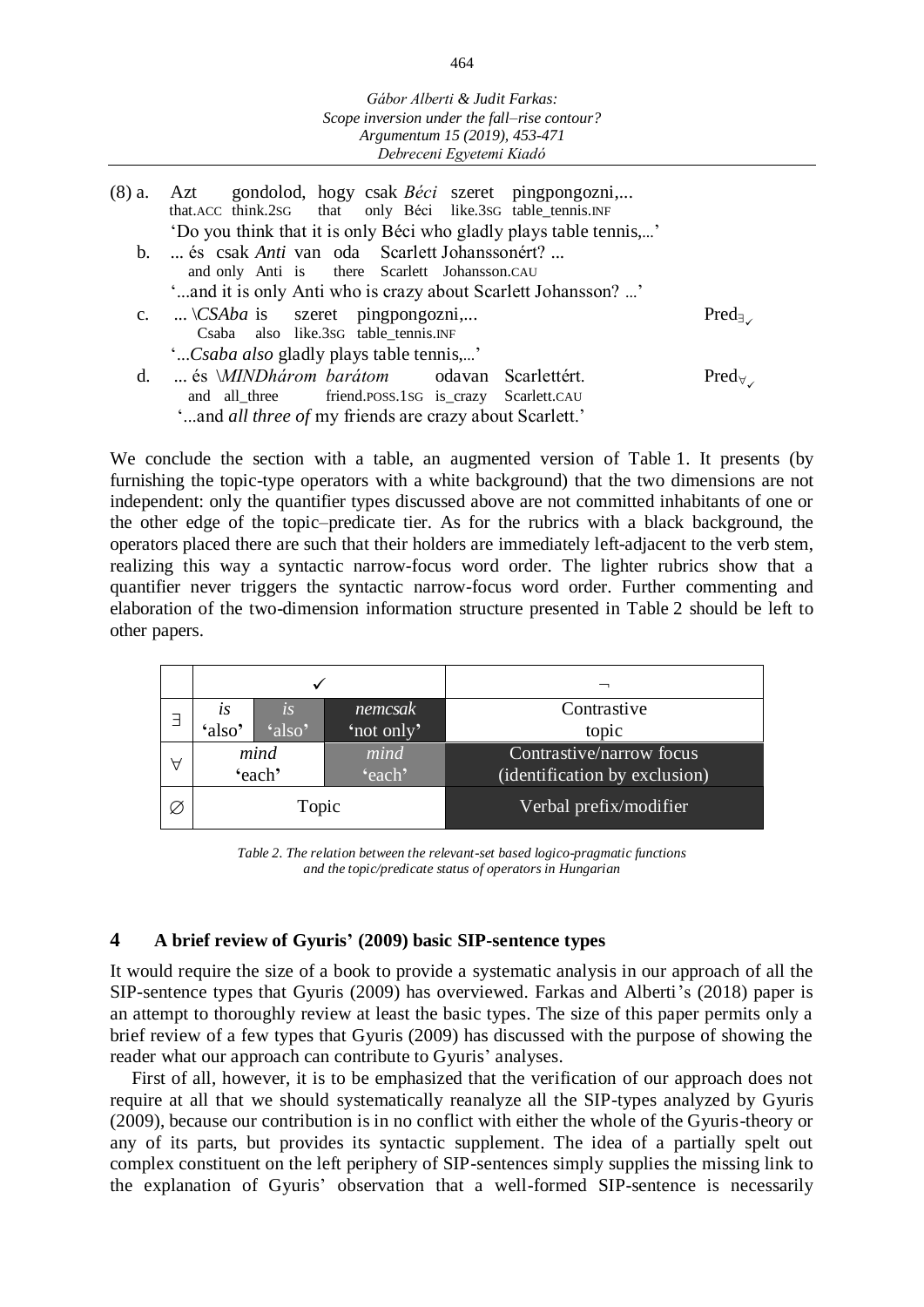associated with a well-formed basic variant with no contrastive topic. Gyuris' (2009: 84, see (65c)) function of alternatives also readily fits in our approach. Moreover, its introduction does not require an independent stipulation in our system since the contrastively topicalized (partially spelt out) constituent on the left periphery of SIP-sentences is necessarily furnished with the there-exist-negative-alternatives effect defined in Table 1 in section 3.

The most systematic review of the combinations of different contrastive topics (three types) with different "foci", as referred to by Gyuris (2009) (six predicative types, as we call them), is carried out in her book's section 3 (examples (59-76)). Two of her examples will serve as representatives of this area. Note that the translations provided in this section are not the same as hers but have been changed so that the contrastive-topic meaning factors be explicit.

Let Gyuris' example (59), referred to in (9b) as (GYIII.59), be our first SIP-sentence in this section. Note at this point that several SIP-sentences have a reading with straight scope relations but these versions will not be considered here, due to space limitation. The interesting reading of (9b) is the one in which the two narrow foci have the scope relation presented in (9a), in which the scope-revealing basic variant of the SIP-version of (9b) can be seen. As discussed, such variants should serve as the point of departure for constructing the syntactic structure of SIP-sentences.

- (9) a.  $\left[ \text{F}_{\text{ocP}} \backslash \text{Matrix} \right]$  látogatta  $\left[ \text{F}_{\text{ocP}} \backslash \text{OT} \right]$  fiú ...  $\left[ \text{A}_{\text{spP}} \text{ meg} \dots \right]$ ]. PRED $\forall \neg$  PRED $\forall \neg$ Mari.ACC visit.PAST.3SG five boy perf 'It is Mari who has been visited by exactly five boys.'
	- b.  $\begin{bmatrix} \frac{1}{2} & \frac{1}{2} \\ \frac{1}{2} & \frac{1}{2} \\ \frac{1}{2} & \frac{1}{2} \end{bmatrix}$  five boy  $\begin{bmatrix} \frac{1}{2} & \frac{1}{2} \\ \frac{1}{2} & \frac{1}{2} \\ \frac{1}{2} & \frac{1}{2} \\ \frac{1}{2} & \frac{1}{2} \end{bmatrix}$  ...  $\begin{bmatrix} \frac{1}{2} & \frac{1}{2} \\ \frac{1}{2} & \frac{1}{2} \\ \frac{1}{2} & \frac{1}{2} \\ \frac{1}{2} & \frac$ Mari.ACC visit.PAST.3SG

 $(GYIII.59)$ : TOP<sub>3-1</sub> > PRED<sub> $\forall$ -1</sub> > PRED<sub> $\forall$ -1</sub>

*ca.* 'As for the rumor that someone has been visited by exactly five boys, it is Mari that this holds for.'

As for the details, in (9a) the point of spell-out of the verb is right-adjacent to the upper focused constituent above the narrower FocP. Note that it is irrelevant to us where the verb has further copies in the structure. What is relevant is that the phonetic material of the narrower FocP consists of the subject and the preverb. This material will be partially spelt out on the left periphery of the SIP-variant in (9b), in the way that the subject is spelt out there while the preverb is spelt out on the right periphery of the sentence in its original position within the narrower FocP (presumably in Spec,AspP). The constrastively topicalized phonetic material of the subject only serves as the representative of the topicalized VP-containing constituent referred to as a rumor in the corresponding translation.

The SIP-sentence presented in (10b) is such that the phonetic material with the characteristic contrastive-topic prosody is the upward monotonic expression *more than five boys* (Gyuris 2009, see also Barwise & Cooper 1981). It has a predicative status in the topiccomment tier, which is corroborated by the word-order variant presented in (10c), in which the given expression is shown to trigger the Hungarian syntactic context of the narrow focus with the special surface position of the verb stem. Thus the earliest phase of the derivation, of the structures given in (10a-c), is the one presented in (10c) with the *more-than*-expression in focus. Then comes the structure in (10a), in which another focus takes scope over this former FocP. Finally, the structure of the SIP-sentence in (10b) can be described as follows. Even the upper FocP gets in the scope of another operator, namely, a contrastive topic. The Spec,CTop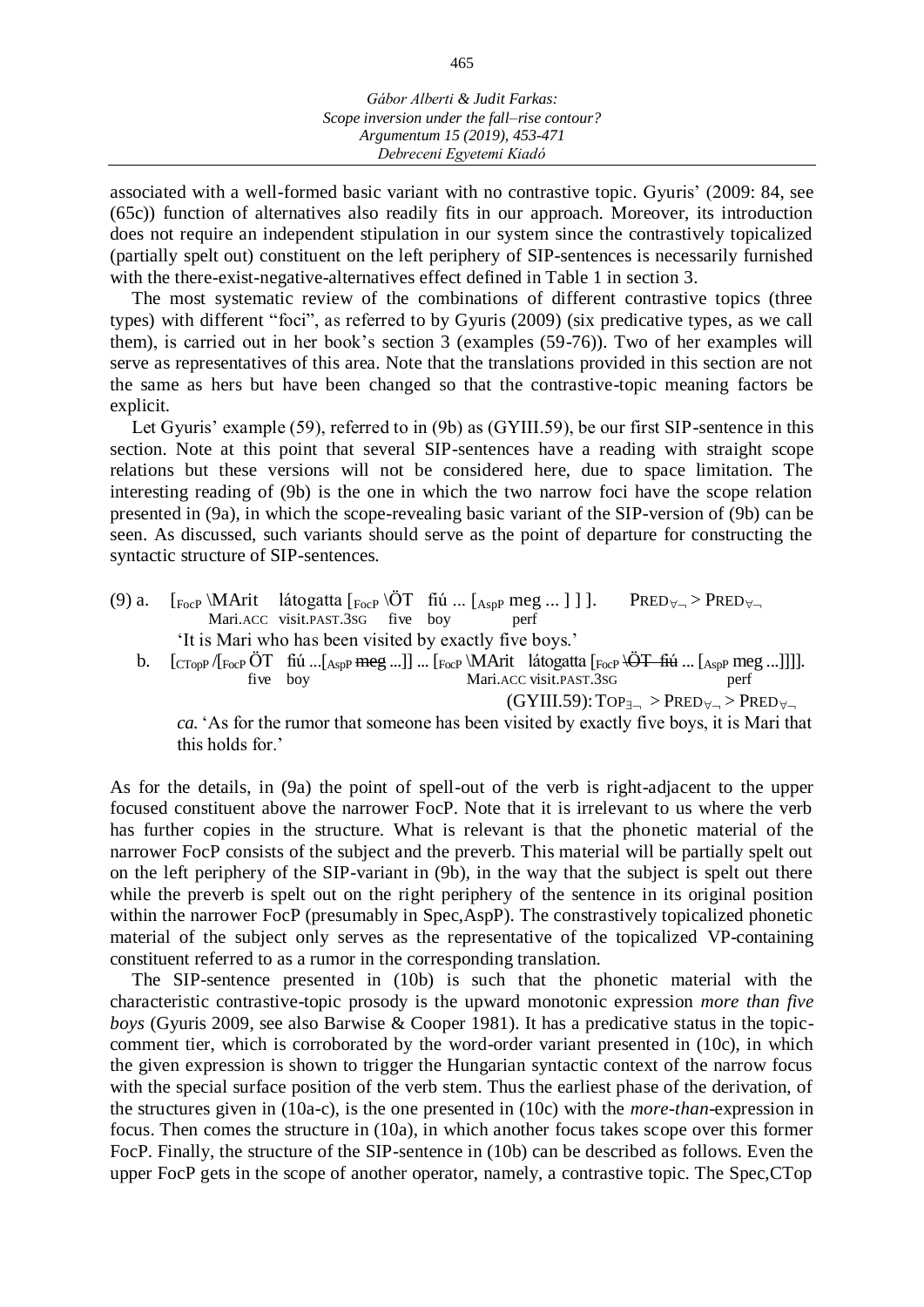is virtually occupied by the *more-than*-expression, but factually this phonetic material is only the representative of a property-type VP-containing constituent, referred to as a rumor in the English translation of (10b). Its entire phonetic material consists of the elements of the lower FocP in (10a), but the right branching preverb is not spelt out on the left periphery of the sentence in  $(10b)$ .

- (10)a.  $\begin{array}{lll} \text{[FocP]}\n\end{array}$ MArit látogatta  $\begin{array}{lll} \text{[FocP]}\n\end{array}$ TÖBB, mint öt fiú ...  $\begin{array}{lll} \text{[AspP meg ... ]} \end{array}$  PRED  $\uparrow$  > PRED  $\uparrow$  Mari.ACC visit.PAST.3SG more than five boy perf Mari.ACC visit.PAST.3SG 'It is Mari who has been visited by more than five boys.'
	- b.  $\left[\frac{CTop}{FocP} \cdot \frac{FocP}{FocP} \cdot \frac{L_{AspP} \cdot FocP}{FocP} \cdot \frac{FocP}{FocP} \cdot \frac{L_{AspP} \cdot FocP}{FocP} \cdot \frac{FocP}{FocP} \cdot \frac{FocP}{FocP} \cdot \frac{FocP}{FocP} \cdot \frac{FocP}{FocP} \cdot \frac{FocP}{FocP} \cdot \frac{FocP}{FocP} \cdot \frac{FocP}{FocP} \cdot \frac{FocP}{FocP} \cdot \frac{FocP}{FocP} \cdot \frac{FocP}{FocP} \cdot \frac{Foc$ Mari.ACC visit.PAST.3SG 'As for the rumor that someone has been visited by more than five boys, it is Mari that this holds for.'  $[Tm\ddot{\sigma}f = TOBB, mint \ddot{\sigma}t \ddot{\sigma}t]$
	- c. [F<sub>ocP</sub> \TÖBB, mint öt fiú látogatta [<sub>AspP</sub> meg ... [<sub>*vP*</sub> <del>látogatta meg Tmöf</del> Marit] ].<br>more than five boy visit.PAST.3SG perf Mari.ACC more than five boy visit.PAST.3 $s$ G 'Mari has been visited by more than five boys.'

The SIP-sentence presented in (11b) contains a *falsum focus*, which also requires the rightadjacent placement of the verb stem. In the (somewhat marked) basic variant, given in (11a), the *each*-expression is in the scope of the falsum focus, in total accordance with the scope order that the corresponding translation expresses. It is shown in (11b) that a VP-containing contrastively topicalized expression can take a falsum focus in its scope, and, as in several earlier examples, its single part not spelt out on the left periphery is the preverb, which is spelt out in the lower position of the proposition, practically on the right periphery of the sentence.

- (11)a. <sup>?</sup>Sajnos [<sub>PredP</sub> \NEM érkezett [<sub>eachP</sub> \MINdenki ... [<sub>AspP</sub> meg ... ] ] ]. PRED<sub>FALSUM</sub> > PRED<sub>V</sub> unfortunately not arrive.PAST.3SG everyone perf 'Unfortunately, it is not true that everybody arrived.'
	- b.  $\left[\frac{C}{C_{\text{Top}}}\right]_{\text{eachP}}$ MINdenki ... $\left[\frac{A_{\text{SDP}}}{A_{\text{SDP}}}$  meg...]]]. everyone unfortunately not arrive.PAST.3SG perf  $(GYI.54a)$ :  $Top_{\exists_{\neg}} > PRED_{\forall_{\neg}} > PRED_{\forall_{\neg}}$

'As for the optimistic assumption that everybody arrived, unfortunately, that is not true.'

In (12b), a SIP-sentence originally discussed by Alberti and Medve (2000) and then by Gyuris (2009, (II.32)), the *each*-expression is combined with the type of focus identifying participants by excluding their alternatives. The scope relation is explicit in the basic variant presented in (12a): it is the focus that has the broader scope. The SIP-variant seems to show the usual order with the quantifier preceding the focus (cf. 2.4), but spuriously. The broadest scope belongs to a proposition-based expression referred to as an assumption in the translation given in (12b), whose left periphery is spelt out on the left periphery of the sentence. It is a preverb, again, which is spelt out in its original Spec,AspP position, practically on the right periphery of the sentence.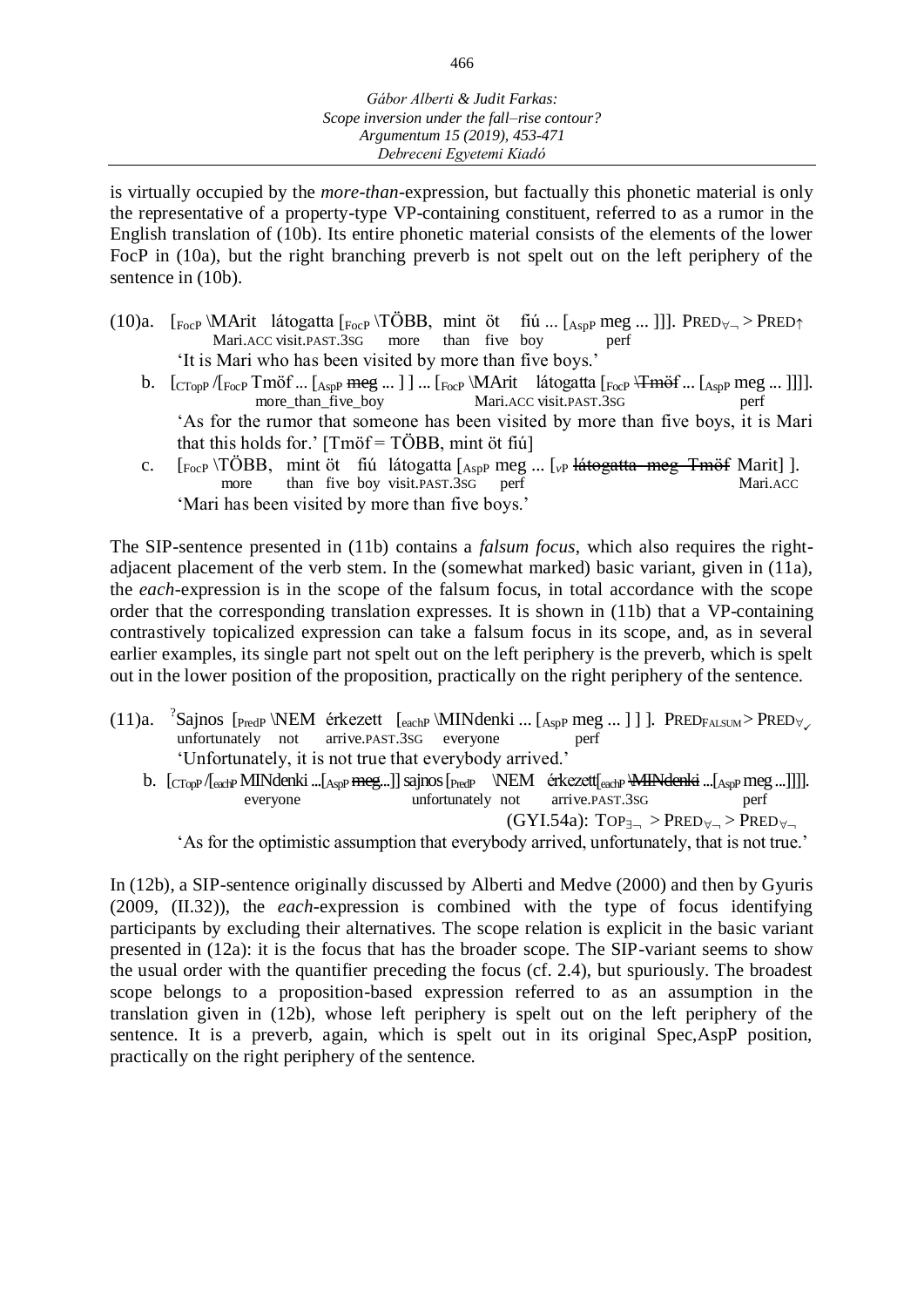- (12)a.  $\left[{}_{\text{FocP}}\right\rangle$ MArit mutattam  $\left[{}_{\text{eachP}}\right\rangle$ MINDhárom fiúnak ...  $\left[{}_{\text{AspP}}\right\rangle$  be ...]]. PRED  $\forall$  > PRED  $\forall$  Mari.ACC show.PAST.1SG all\_three boy.DAT into Mari.ACC show.PAST.1SG 'It is Mari that I introduced to all the three boys.'
	- b.  $\begin{array}{c} \text{[CTop]} \text{/[eachP} \text{MIND} \text{három fúnak ... } \text{[AspP} \text{be ... }] \text{] ... } \text{[FocP} \text{/} \text{MArt} \text{mutattam} \text{all\_three} \text{boy.DAT} \text{Mari.} \text{ACC} \text{show.PA} \end{array}$ all\_three boy.DAT Mari.ACC show.PAST.1SG  $[$ <sub>each</sub>  $\forall$  MINDhárom fiúnak ...  $[$ <sub>Asp</sub> be ... ] ] ]. (GYII.32): TOP<sub>3¬</sub> > PRED<sub> $\forall$ ¬</sub> > PRED<sub> $\forall$ <sub>→</sub></sub> into

'As for the assumption that I introduced someone to all the three boys, it is Mari that this holds for.'

The SIP-sentence in (13b) is similar to the one given in (10b) in containing two narrow foci. The novelty is that, in the lack of any preverb or other phonetic material in the contrastively topicalized VP-containing constituent, no part of it is spelt out on the right periphery of the sentence.

| (13)a. $\lceil_{\text{FocP}} \backslash$ JÁnos eszik $\lceil_{\text{FocP}} \backslash$ CSAK rizst  ] ]. |                             |                               | $PRED_{\forall \neg} > PRED_{\forall \neg}$                                                                                                                                                                                        |
|---------------------------------------------------------------------------------------------------------|-----------------------------|-------------------------------|------------------------------------------------------------------------------------------------------------------------------------------------------------------------------------------------------------------------------------|
|                                                                                                         | János eat.3sG only rice.ACC |                               |                                                                                                                                                                                                                                    |
| 'It is János who eats only rice.'                                                                       |                             |                               |                                                                                                                                                                                                                                    |
|                                                                                                         |                             |                               | b. $\left[\frac{\text{CTop}}{\text{CTop}}\right]\left[\frac{\text{CSAK}}{\text{FocP}}\right]\left[\frac{\text{CSAK}}{\text{FocP}}\right]\left[\frac{\text{CSAK}}{\text{FocP}}\right]\left[\frac{\text{CSAK}}{\text{FocP}}\right].$ |
|                                                                                                         |                             | only rice. ACC János eat. 3sG |                                                                                                                                                                                                                                    |
|                                                                                                         |                             |                               | $(GYI.54d): Top_{\exists_{\neg}} > PRED_{\forall_{\neg}} > PRED_{\forall_{\neg}}$                                                                                                                                                  |
|                                                                                                         |                             |                               | $h_0$ for the group of that game and as a set only nice it is Linear that this holds for $h$                                                                                                                                       |

'As for the rumor that someone eats only rice, it is János that this holds for.'

The section concludes with another example containing two foci if (i) we follow the usual treatment of Hungarian *wh*-constituents as narrow foci (14b), and (ii) the subject is analyzed as a narrow focus, which can be argued for on the basis of the conceptualization presented in the translation in (14b). The further details are then the same as in several earlier analyses we provided: the lower FocP in the basic variant in (14a) should be lifted to a Spec,CTop position on the left periphery of the sentence, where it is spelt out partially.

(14)a.  $\lceil_{\text{FocP}} \backslash \text{KIT} \rceil$  csókolt  $\lceil_{\text{FocP}} \backslash \text{PEti} \dots \rceil$   $\lceil_{\text{AspP}}$  meg ... ] ] ]? PRED  $\forall_{\neg}$  > PRED  $\forall_{\neg}$ who.ACC kiss.PAST.3sG Peti perf 'Who was kissed just by Peti?' b.  $\text{[CTopP / [FocP PEt]} \dots$ [AspP meg ...]  $\text{[FocP / KIT} \text{csokolt } \text{[FocP / PEt} \dots \text{[AspP meg} \dots ]]]$ ]?<br>Peti who.ACC kiss.PAST.3SG perf who.ACC kiss.PAST.3SG perf  $(GYII.23)$ :  $Top_{\exists_{\neg}} > PRED_{\forall_{\neg}} > PRED_{\forall_{\neg}}$ 

'It is Peti that I would like to ask a question about, namely: who did he kiss?'

## **5 Towards constraints on partial spell-out**

After overviewing how the intricate word orders, and the underlying scope relations, of SIPsentences can be accounted for by means of partial spell-out, appropriate constraints should be applied on this powerful technique in order to avoid the danger of overgeneration.

First of all, in our approach, only XPs are spelt out partially, similar to Surányi (2009). This way our method can be regarded as a "technical reincarnation" of Koopman and Szabolcsi's (1998) remnant movement approach, also applied only to phrases (see also Szabolcsi 2018).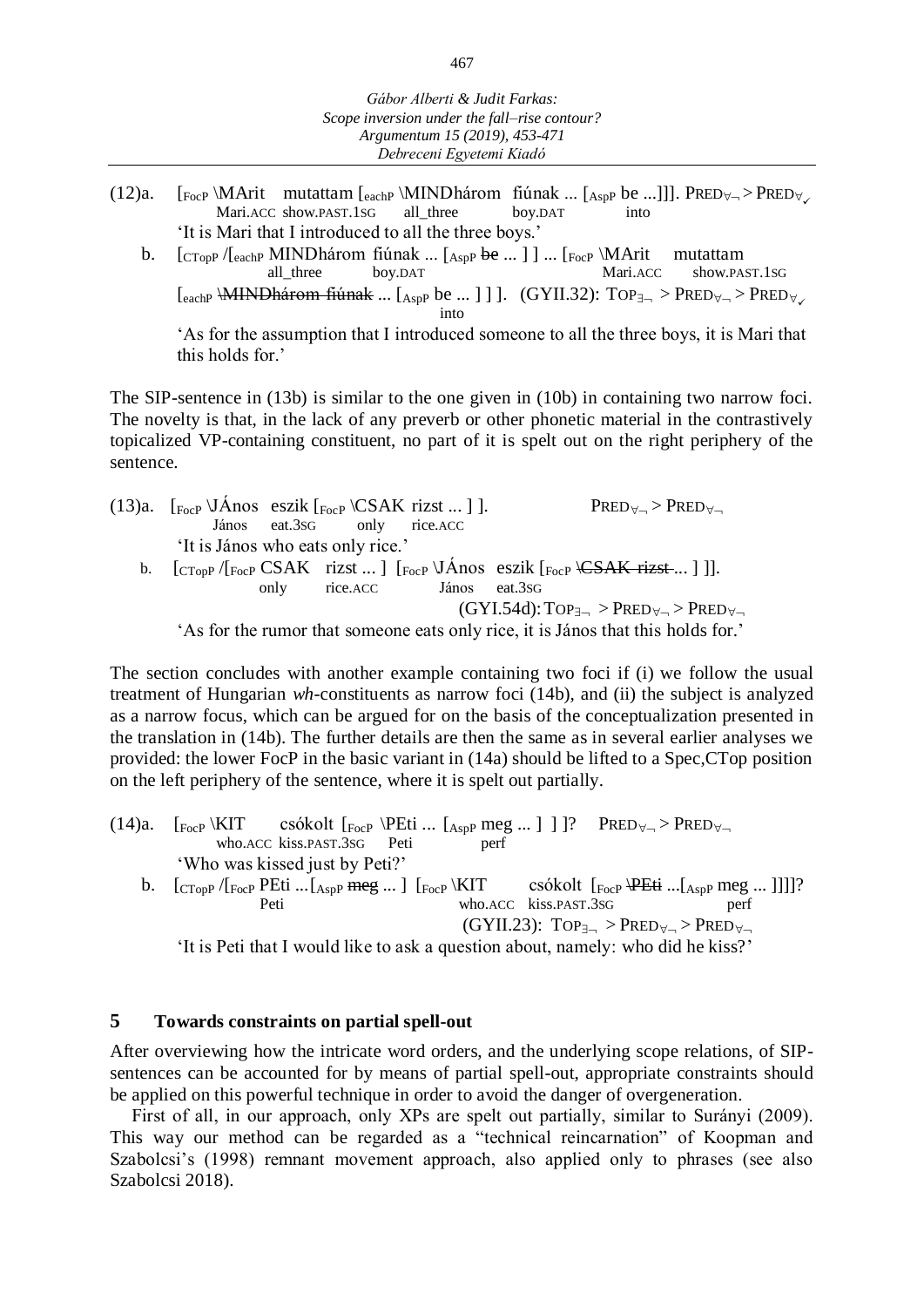Suppose then that the general build-up of the VP-containing constituent that plays a crucial role in our proposal is  $[X_1P X_2P ... X_nP$  (preverb) V...] where each  $X_iP$  c-commands and takes scope over the corresponding right periphery  $[X_{i+1}P \dots]$  of the expression. We claim that the principle of preverbal scope visibility, overwhelming in Hungarian (É. Kiss 2002: 25), manifests itself as follows: it is excluded that  $[X_{i+1}P \dots]$  is spelt out on the left periphery of the matrix sentence with the segment  $[X_1P X_2P ... X_iP]$  spelt out on the right periphery. In order to avoid confusion, only this natural split is permitted:  $[X_1P X_2P ... X_iP]$  is spelt out on the left periphery while the right segment  $[X_{i+1}P \dots]$  on the right. We also propose an even stricter restriction, one of a phonetic nature: only one XP can appear under the fall–rise contour. Therefore, only the segment  $[X_1P]$  can be spelt out on the left periphery, implying that the right segment, spelt out on the right periphery, will be  $[X_2P \dots]$ . Remember that the phonetic material of neither segment contains the finite verb since it is extracted in order to take part in the construction of the focus (which has been claimed to be an inevitable part of SIP-sentences due to the presence of a contrastive topic).

A further constraint can be formulated with reference to the two-dimension model of the information structure of the Hungarian sentence, sketched in Section 3.

As a point of departure, remember that splitting does not influence scopal ambiguity. In the case of the deverbal nominal constructions in  $(2a-b)$  in 2.1, two word orders were considered, but both could be associated with both readings (depending on intonational differences). That is, the fact that in the word order in (2b-b') the quantifier appears separately does not imply scopal disambiguation. Instead, independently of word order, the external scope taking of the quantifier could be attributed to "invisible" feature percolation.

The word-order alternatives in (15a-a") also illustrate that splitting does not influence scopes. In the present case, a non-deverbal nominal construction is considered, which, as discussed in Farkas, Szabó and Alberti (2017), cannot be associated with a reading with the quantifier having a noun-phrase-internal scope (see the 'unavailable reading' below). The quantifier possessor in question can be interpreted only with external scope, either split from its possessee (15a") or not (15a-a'), either placed preverbally (15a'-a") or not (15a) (NB: the external scope in every case can be accounted for by the same, aforementioned, "invisible" feature percolation). This shows that the word-order position of the given quantifier is not determined in the relevant-set based logico-pragmatic dimension but in the (partly independent) topic–comment dimension. What makes things even more complicated is that the reference to the two boys in (15a") can either belong to the topic zone, or to the comment zone, as in (7) and (8) in Section 3. What is relevant here is that sentences (15a), (15a') and (15a") are not different in the relevant-set based logico-pragmatic dimension but different in respect of topic–comment distribution, and it is this latter dimension whose elaboration partial or non-partial spell-out is responsible for, as shown in (15c-c"). This approach can be regarded as a constraint on partial spell out due to the fact that the output of the spell-out mechanism should produce segments which can be interpreted as "sensible" units within topic–comment tiers (Varga 2016).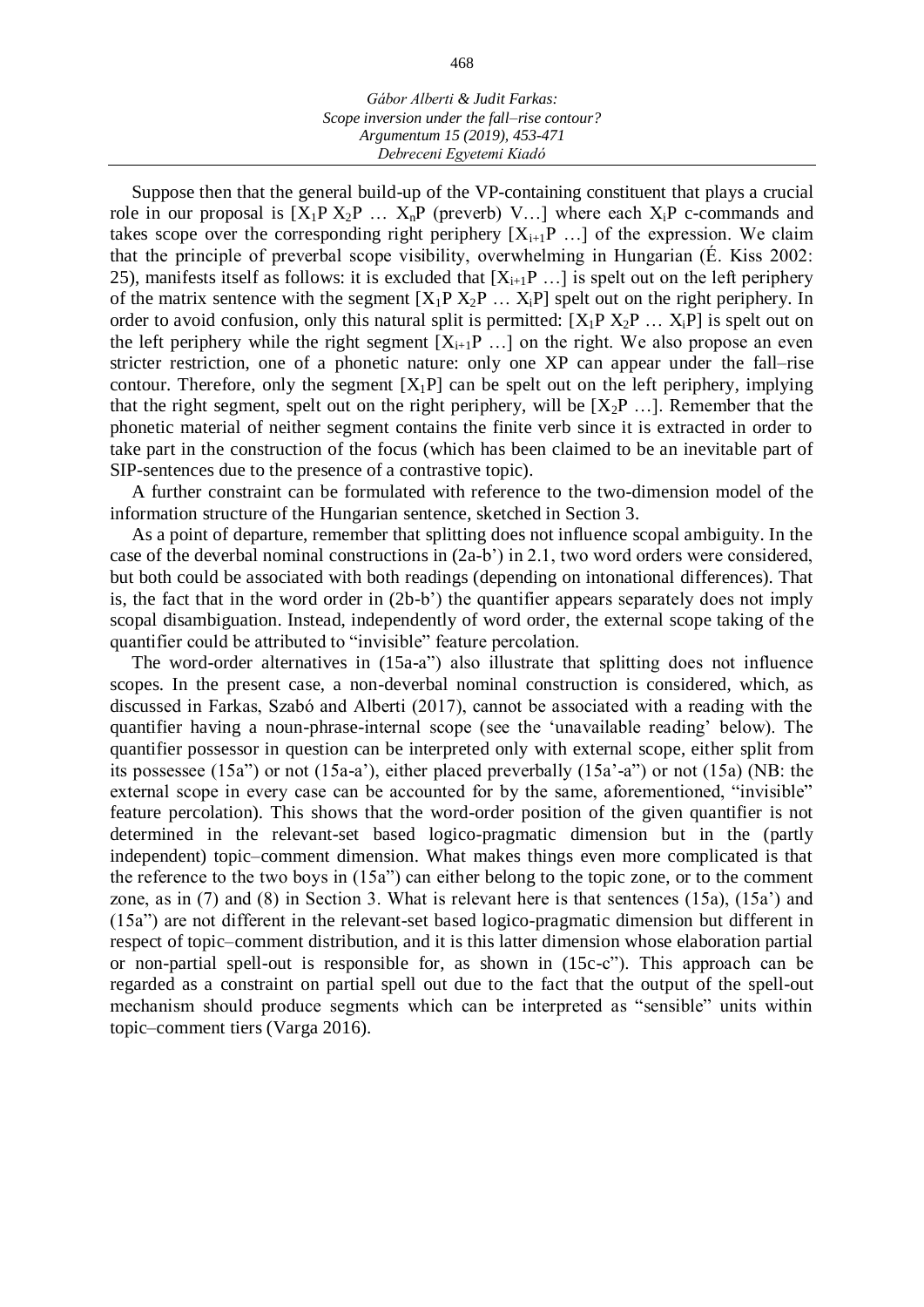| $(15)$ a.      | Ellopták mindkét fiam(nak<br>a) kocsiját.                                                                                |
|----------------|--------------------------------------------------------------------------------------------------------------------------|
|                | steal.PAST.3PL both son.POSS.1SG(.DAT the) car.POSS.ACC                                                                  |
|                | (a-a"): 'It holds for each of my two sons that the car owned by him has been stolen.'                                    |
|                | unavailable reading in (a-a"): 'The car owned by my two sons has been stolen.'                                           |
|                | a'. Mindkét fiam(nak a) kocsiját ellopták.                                                                               |
|                | son.POSS.1SG(.DAT the) car.POSS.ACC steal.PAST.3PL<br>both                                                               |
|                | a". Mindkét fiamnak ellopták a kocsiját.                                                                                 |
|                | son.POSS.1SG.DAT steal.PAST.3PL the car.POSS.ACC<br>both                                                                 |
| $\mathbf{b}$ . | Ellopták Gizi(nek a) kocsiját.                                                                                           |
|                | steal.PAST.3PL Gizi.POSS.1sG(.DAT the) car.POSS.ACC                                                                      |
|                | (b-b"): 'Gizi's car has been stolen.'                                                                                    |
|                | b'. Gizi(nek a) kocsiját ellopták.                                                                                       |
|                | Gizi.POSS.1sG(.DAT the) car.POSS.ACC steal.PAST.3PL                                                                      |
|                | b". Gizinek ellopták a kocsiját.                                                                                         |
|                | Gizi.POSS.1SG.DAT steal.PAST.3PL the car.POSS.ACC                                                                        |
| $\mathbf{C}$ . | [ellopták [X-nek a <sub>D</sub> kocsiját]]] $\rightarrow$ (15a,b)<br>$\mathsf{L}_{\omega}$ P                             |
|                | c'. [ <sub>oP</sub> [X-nek a <sub>D</sub> kocsiját] [ellopták [X-nek a <sub>D</sub> kocsiját]]] $\rightarrow$ (15a',b')  |
|                | c". [ <sub>o</sub> p[X-nek a <sub>D</sub> -koesiját] [ellopták [X-nek a <sub>D</sub> kocsiját]]] $\rightarrow$ (15a",b") |
|                | X-DAT the car.POSS.ACC steal.PAST.3PL X-DAT the car.POSS.ACC                                                             |
|                |                                                                                                                          |

It is a consequence of this approach that a possessive construction can undergo partial spellout even if the possessor is (no "more" than) a (non-contrastive) topic, see (15b-b"). The analysis in (15c-c") pertains to this case, too. The difference between the three versions, again, cannot be captured in models of logics, but can be interpreted in the topic–comment dimension. In (15b), the topic zone is empty, in (15b'), reference to the specific car appears there (the speaker wants to say something about a car), while in (15b"), Gizi is referred to in the topic zone (the speaker wants to speak about Gizi).

We have thus got a partial spell-out based alternative to Szabolcsi's (1983) proposal which can explain the same grammatical observations; whose general consequences should be overviewed in the future.<sup>15</sup> It also belongs to future tasks to collect, beyond the syntactic and pragma-semantic constraints raised in this section, further (language-specific and/or universal) constraints on partial spell-out (and/or remnant movement). This task is of distinguished importance as it is the cost to be payed for eliminating the scope-inversion puzzle.

l <sup>15</sup> The word-order variant in (i) illustrates an alternative whose analysis can also be based upon partial spell-out. As argued for in Alberti, Farkas and Szabó (2015), the possessor is base-generated after the possessee, which is the head of the possessive construction. The given word order can be accounted for by assuming that what is partially spelt out is this word-order variant of the possessive construction, see (ii). If the possessor– possessee order is construed as the consequence of a DP-internal topicalization, the analysis in (15c) should be replaced with the more complex one presented in (iii).

| i.   |      | Mindkét kocsiját                                                                  | ellopták                                  | Gizinek.                                                                                                                                     |            |
|------|------|-----------------------------------------------------------------------------------|-------------------------------------------|----------------------------------------------------------------------------------------------------------------------------------------------|------------|
|      | both | car.POSS.ACC                                                                      | steal.PAST.3PL                            | Gizi.DAT                                                                                                                                     |            |
|      |      | 'Gizi's both cars have been stolen.'                                              |                                           |                                                                                                                                              |            |
| ii.  |      | $\lceil_{\omega} P \rceil$ a <sub>D</sub> kocsiját – <del>X-nek</del> ] [ellopták |                                           | a <sub>p</sub> koesiját                                                                                                                      | $X$ -nek]] |
|      |      |                                                                                   | the car. POSS. ACC X-DAT steal. PAST. 3PL | the car.POSS.ACC                                                                                                                             | X-DAT      |
| iii. |      |                                                                                   |                                           | $\left[{}_{\omega}P[X\text{-nek }a_{D}\text{-koesiját }X\text{-nek}\right]$ [ellopták $[X\text{-nek }a_{D}\text{-kocsiját }X\text{-nek}]]$ ] |            |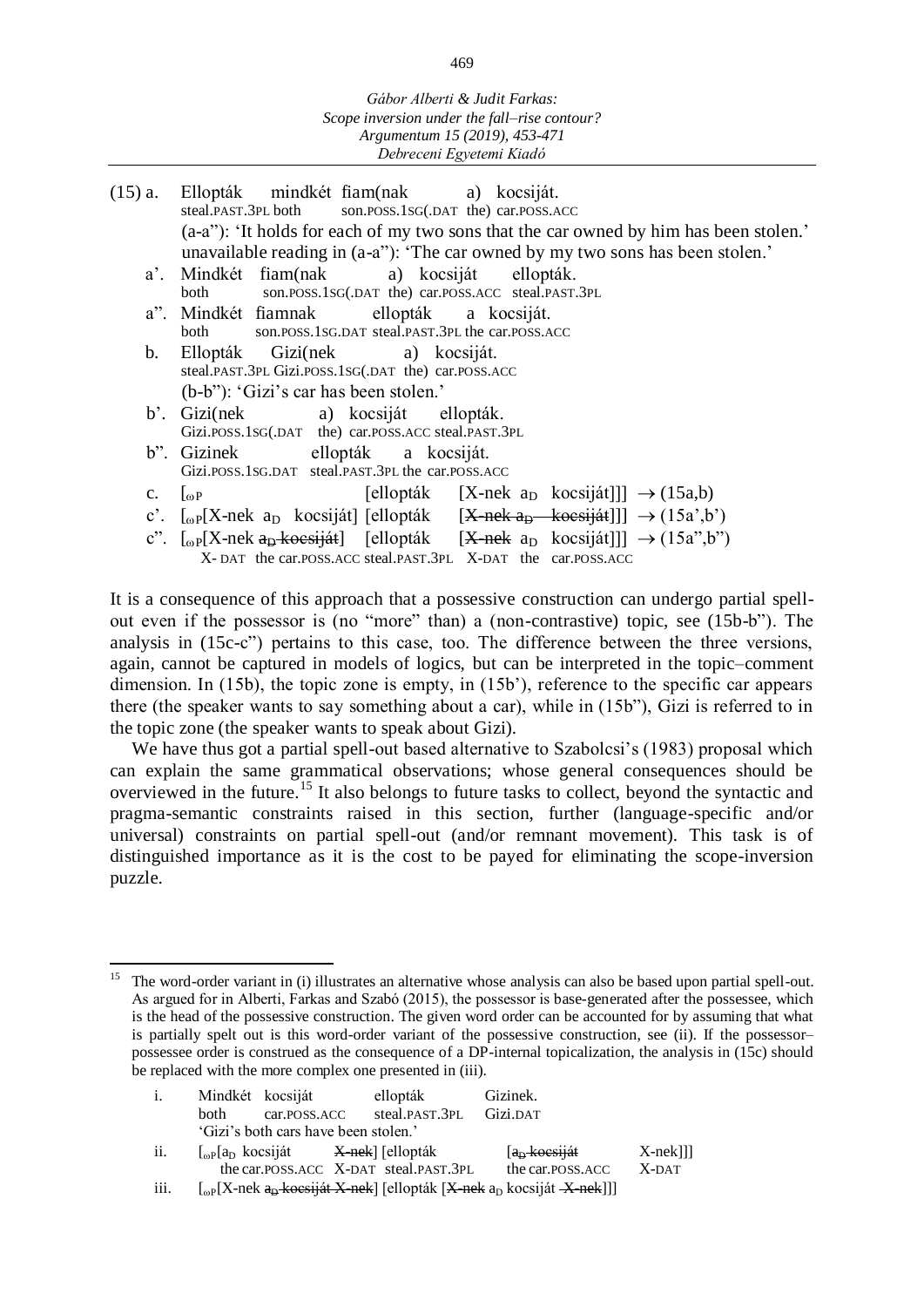*Debreceni Egyetemi Kiadó*

#### **6 Conclusion**

Our point of departure was that Gyuris' (2009) solution to the "scope inversion" puzzle in Hungarian rests on the following, *unexplained*, observation: "only those Hungarian sentences containing a contrastive topic are well-formed that have well-formed counterparts with the contrastive topic expression in postverbal position." We claimed that the Gyuris-style "wellformed counterpart" can serve as an initial state of derivation from which the problematic word-order variant can be constructed by moving a VP-containing constituent, which then should be spelt out on the left periphery by partial spell-out. The crucial point is that in this way the inverse-scope puzzle simply vanishes, because, within the VP-containing constituent, the scope order between noun phrases does not change through the whole process of derivation, and what takes the broader sentential scope is factually a contrastively topicalized proposition-based property-type semantic content, and not a noun-phrase-like one.

After a short introduction (Section 1), it was as early as in Section 2 that our partial-spellout based proposal was thoroughly described and argued for. Section 3 was devoted to the question whether there must necessarily be a focus projection in the scope of a contrastive topic. We claimed that this generalization can be retained but at the cost of considering a twodimension model of Hungarian information structure. We returned to the "scope inversion" puzzle in Section 4, which provided a brief review of Gyuris' (2009) basic SIP-sentence types. In Section 5 we take the first steps towards constraining the otherwise overgenerating *partial spell-out* mechanism.

#### **References**

- Alberti, G. (2004): Climbing for Aspect with no Rucksack. In: É. Kiss, K & van Riemsdijk, H. (eds.): *Verb Clusters: A study of Hungarian, German and Dutch*. *Linguistics Today* 69. Amsterdam/Philadelphia: John Benjamins, 253–289.
- Alberti, G. & Farkas, J. (2017): Right Branching in Hungarian: Moving Remnants. In: Emonds, J. & Janebová, M. (eds.): *Language Use and Linguistic Structure, Proceedings of the Olomouc Linguistics Colloquium 2016*. Olomouc: Palacký University, 209–224.
- Alberti, G. & Farkas, J. (2018): Modification. In: Alberti, G. & Laczkó, T. (eds.): *Syntax of Hungarian. Nouns and noun phrases*. Amsterdam: Amsterdam University Press, 775–895.
- Alberti, G., Farkas, J. & Szabó, V. (2015): Arguments for Arguments in the Complement Zone of the Hungarian Nominal Head. In: É. Kiss, K., Surányi, B. & Dékány, É. (eds.): *Approaches to Hungarian* 14. Amsterdam: John Benjamins, 3–36.
- Alberti, G. & Medve, A. (2000): Focus Constructions and the "Scope-inversion Puzzle" in Hungarian. In: Alberti, G. & Kenesei, I. (eds.): *Approaches to Hungarian* 7. Szeged: JATEPress, 93–117.
- Barwise, J. & Cooper, R. (1981): Generalized Quantifiers and Natural Language. *Linguistics and Philosophy* 4, 159–219.
- Bródy, M. (1990): Remarks on the Order of Elements in the Hungarian Focus Field. In: Kenesei, I. (ed.): *Approaches to Hungarian* 3. Szeged: JATEPress, 95–121.
- Brody, M. & Szabolcsi, A. (2003): Overt Scope in Hungarian. *Syntax* 6.1, 19–51.
- Büring, D. (1997): *The Meaning of Topic and Focus. The 59th Street Bridge Accent.* London & New York: Routledge.
- Büring, D. (2003): On D-Trees, Beans, and B-Accents. *Linguistics and Philosophy* 26, 511–545.